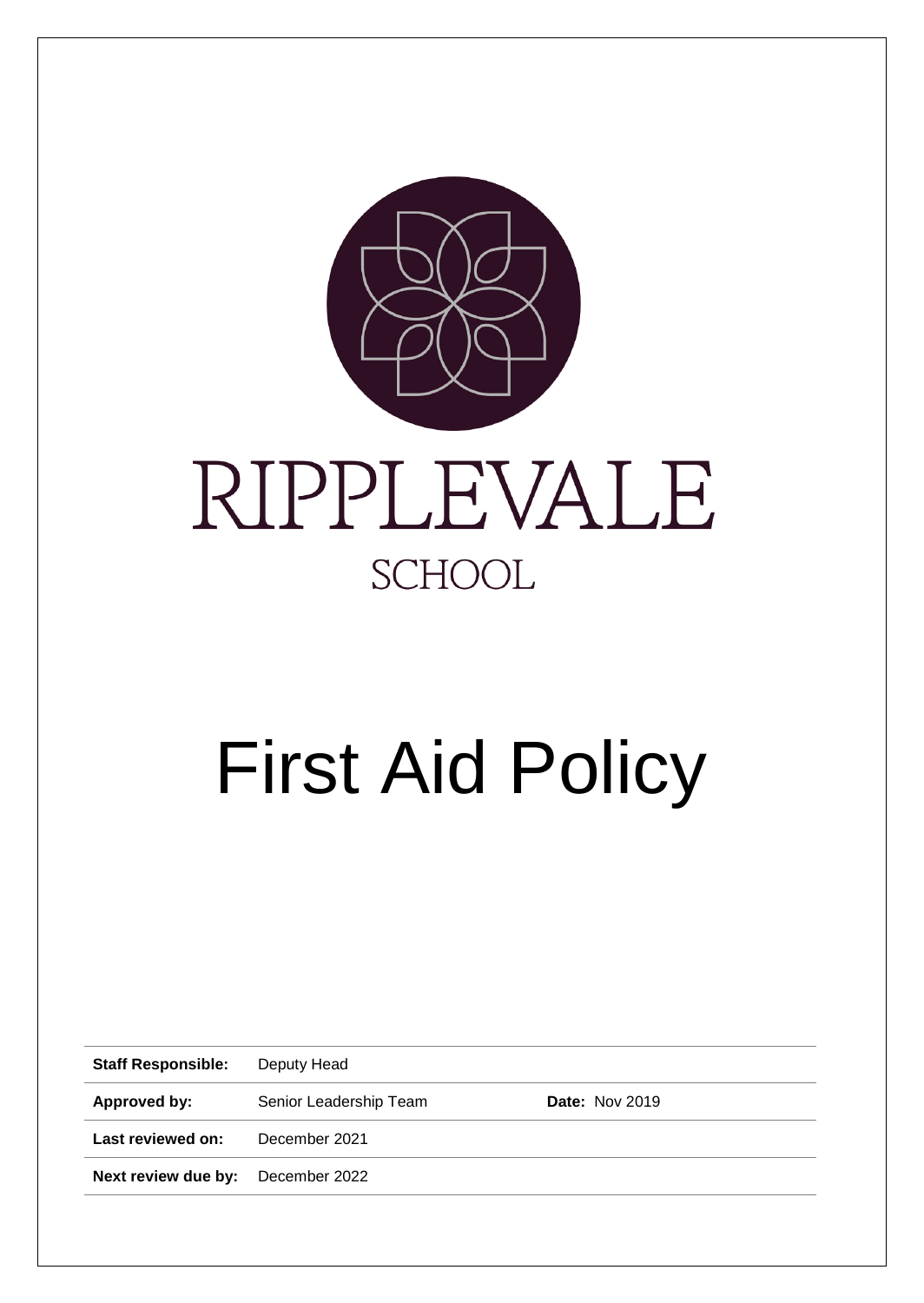# **Ripplevale School First Aid Policy**

#### *'Ripplevale School provides a caring, learning environment where our students make meaningful progress, relative to their individual starting points. Our aim is to encourage them to develop appropriate personal, social and employable skills enabling them to become*

# **The Place for First Aid**

First aid can preserve life and prevent minor injuries becoming major ones. Under the First Aid at Work Regulations 1981 employers have to ensure that there are adequate and appropriate equipment and facilities for providing first aid in the workplace. This policy has been produced based on the above document and the Department for Education's document, "First Aid in School, Early Years and further education document updated February 2022.

This guidance does not constitute an authoritative legal interpretation of the provisions of any enactments or regulations or the Common Law; that is exclusively a matter for the Courts.

# **First-Aid Provision at Ripplevale School comprises:**

- 1. Suitably stocked first-aid containers situated around the school.
- 2. An appointed person to take charge of first-aid arrangements as nominated in the Health & Safety Policy.
- 3. Information for employees on first-aid arrangements (identified in the staff handbook).
- 4. This provision has been supplemented by a regular risk assessment to determine if any additional provision is required.
- 5. Risk assessments are made as required by careful consideration of each incident and discussion with the school's Health & Safety Consultants.
- 6. First-aid provision available at all times while people are on school premises, and also off the premises whilst on school visits.

# **Responsibilities**

Health and safety legislation places duties on employers for the health and safety of their employees and anyone else on the premises. In schools this includes responsibility for the Headteacher and teachers, non-teaching staff, pupils and visitors (including contractors). Who the employer is depends on the type of school. For example:

At Ripplevale School the company as the employer, is primarily responsible for health and safety matters, with the Directors, managers and staff also having responsibilities.

The employer is responsible, under the Health and Safety at Work etc. Act 1974 (HSWA), for making sure that a school has a health and safety policy. This should include arrangements for first aid, based on a risk assessment of the school, and should cover:

- numbers of first-aiders/ appointed persons;
- numbers and locations of first-aid containers:
- arrangements for off-site activities/ trips:
- out of school hours arrangements e.g. lettings, parents evenings.

The employer should also make sure that their insurance arrangements provide full cover for claims arising from actions of staff acting within the scope of their employment. It is the employer's responsibility to make sure that the statutory requirements for provision of first aiders are met, that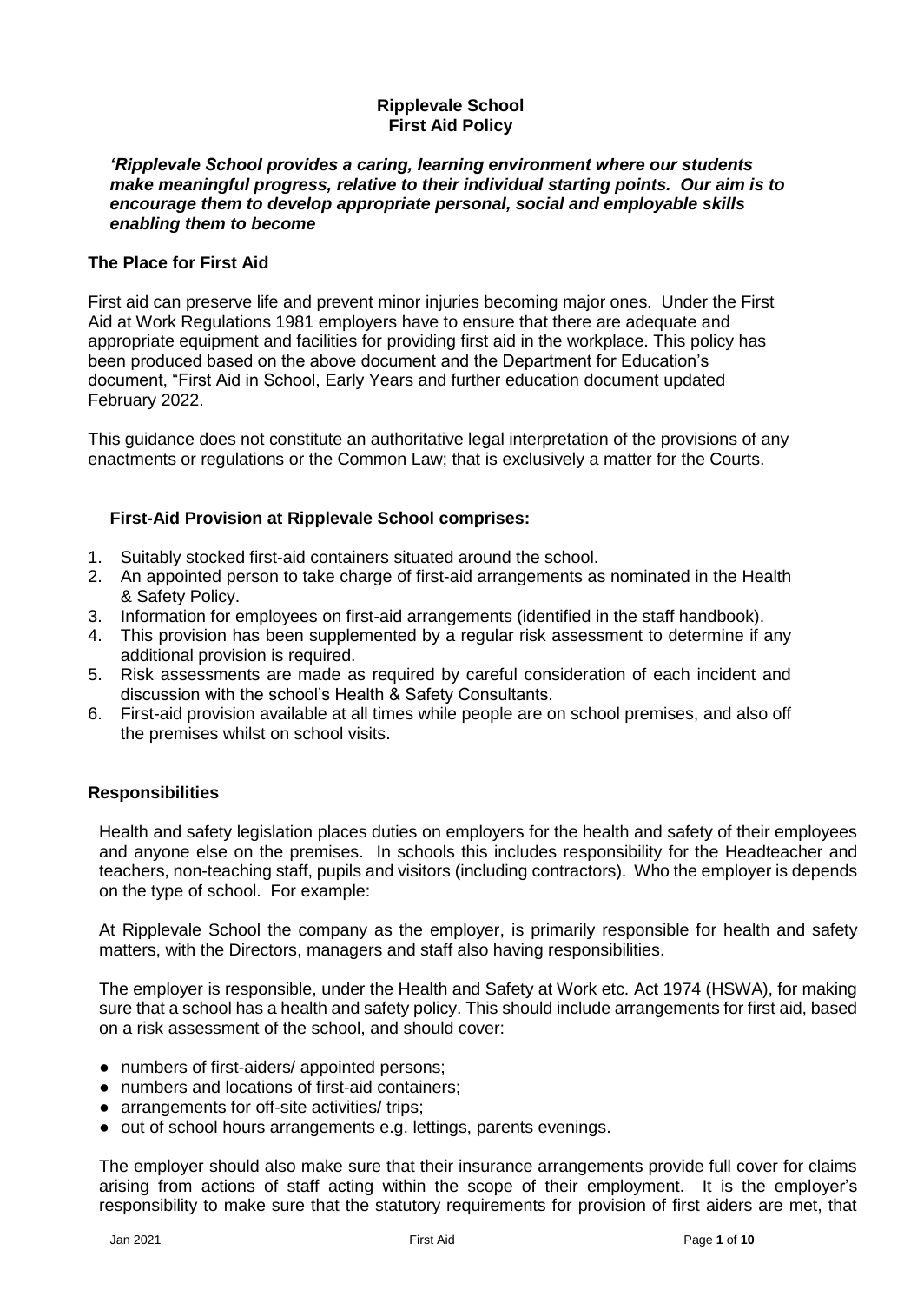appropriate training is provided and that correct procedures are followed. The employer should be satisfied that any training has given staff sufficient understanding, confidence and expertise. (More information is given in the section on Insurance)

The Directors are required to develop policies to cover their own school. This should be based on a suitable and sufficient risk assessment carried out by a competent person. The Directors have general responsibility for all the school's policies. In practice, most of the day to day functions of managing health and safety are delegated to the Headteacher.

The Headteacher is responsible for putting the Director's policy into practice and for developing detailed procedures. The Headteacher should also make sure that parents are aware of the school's health and safety policy, including arrangements for first aid.

Teachers' conditions of employment do not include giving first aid, although any member of staff may volunteer to undertake these tasks. Teachers and other staff in charge of pupils are expected to use their best endeavours at all times, particularly in emergencies, to secure the welfare of the pupils at the school in the same way that parents might be expected to act towards their children. In general, the consequences of taking no action are likely to be more serious than those of trying to assist in an emergency.

The employer must arrange adequate and appropriate training and guidance for staff who volunteer to be first alders/ appointed persons. The employer must ensure that there are enough trained staff to meet the statutory requirements and assessed needs, allowing for staff on annual/ sick leave or offsite.

#### **What are a first-aiders main duties?**

First aiders must complete a training course approved by the Health and Safety Executive (HSE).

In school, the main duties of a first-aider are to:

- $\triangleright$  give immediate help to casualties with common injuries or illnesses and those arising from specific hazards at school;
- $\triangleright$  when necessary, ensure that an ambulance or other professional medical help is called.
- $\triangleright$  enter details of injuries and treatment outcome in the appropriate record.
- $\triangleright$  administer first aid and keep appropriate records.

#### **What is an appointed person**

An appointed person is someone who:

- $\triangleright$  takes charge when someone is injured or becomes ill
- $\triangleright$  looks after the first-aid equipment e.g. restocking the first-aid container;
- $\triangleright$  ensures that an ambulance or other professional medical help is summoned when appropriate.

Appointed persons are not first aiders. They should not give first aid treatment for which they have not been trained. However, it is good practice to ensure that appointed persons have emergency first aid training/ refresher training, as appropriate. These courses do not require HSE approval. They normally last four hours and cover the following topics:

- what to do in an emergency;
- **•** cardiopulmonary resuscitation;
- first aid for the unconscious casualty;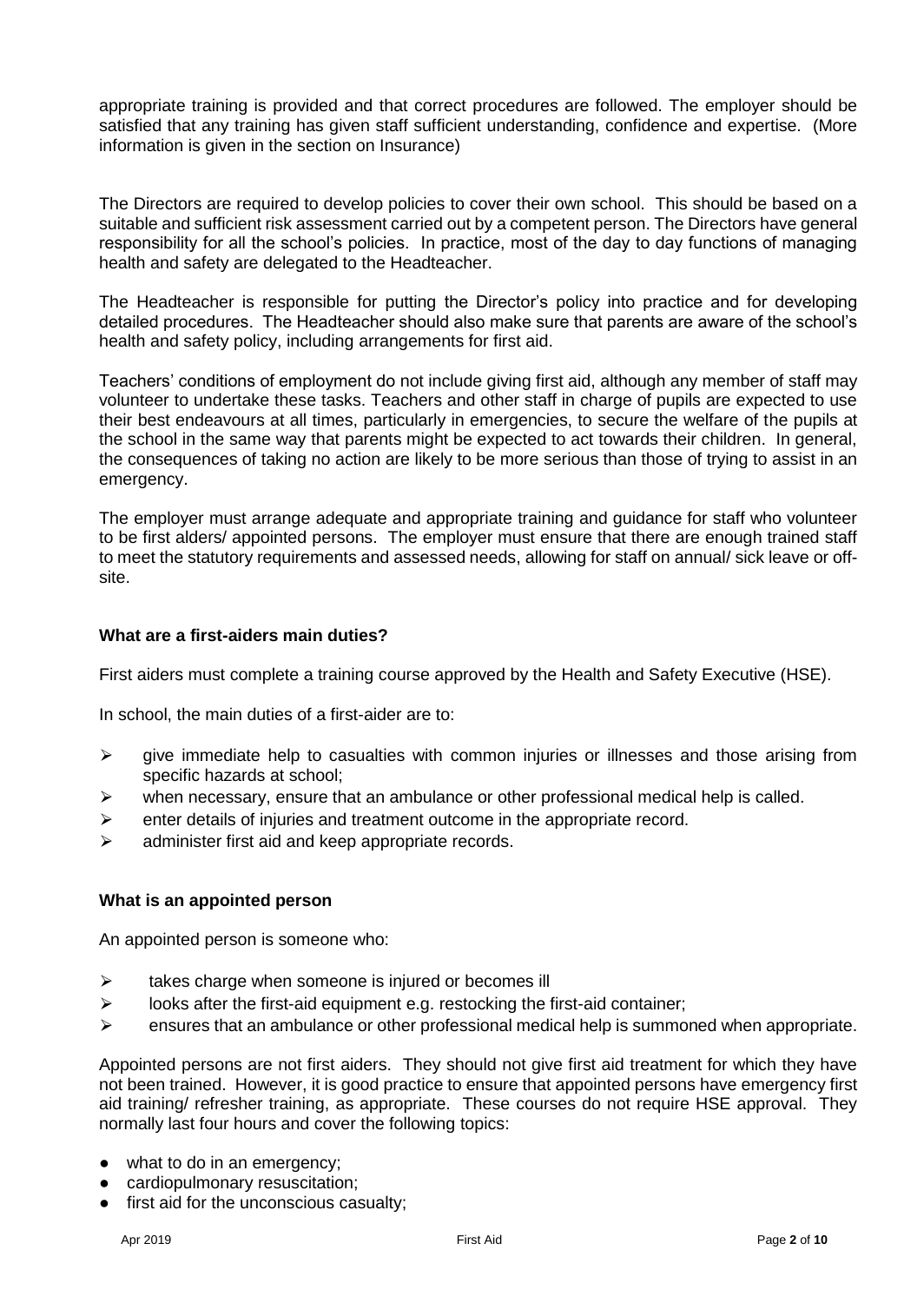● first aid for the wounded or bleeding.

Emergency first-aid training should help an appointed person cope with an emergency and improve their competence and confidence.

# **First Aiders – What do schools need to do??**

Employers must provide adequate and appropriate equipment, facilities and qualified first-aid personnel.

"In the light of their legal responsibilities for those in their care, schools should consider carefully the likely risks to pupils and visitors, and make allowance for them when drawing up policies and deciding on the numbers of first-aid personnel."

Where first aid is provided for staff and pupils, schools should ensure that:

● provision for employees does not fall below the required standard;

The Directors and/ or Headteacher should regularly review the school's first-aid needs (at least annually), and particularly after any changes, to ensure the provision is adequate. Where minimum numbers of trained first aiders are set, these should be monitored to ensure that these standards are being met.

The employer or the Headteacher with the delegated function must inform all staff (including those with reading and language difficulties) of the first-aid arrangements. This should include the location of equipment, facilities and first-aid personnel, and the procedures for monitoring and reviewing the school's first-aid needs.

A simple method of keeping staff and pupils informed is by displaying first-aid notices in staff/ common rooms. The information should be clear and easily understood.

Notices must be displayed in a prominent place, preferably at least one in each building if the school is on several sites.

Including first-aid information in induction programmes will help ensure that new staff and pupils are told about the first-aid arrangements. It is good practice to include such information in a staff handbook.

#### **Insurance**

In the event of a claim alleging negligence by a member of the school staff, action is likely to be taken against the employer rather than the employee.

Employers should make sure that their insurance arrangements provide full cover for claims arising from actions of staff acting within the scope of their employment.

# **Risk Assessment of First Aid needs**

Ripplevale School includes staff, pupils and visitors when carrying out risk assessments for first-aid needs.

The proximity of the emergency department of the Hospital also has a bearing on the risk assessments.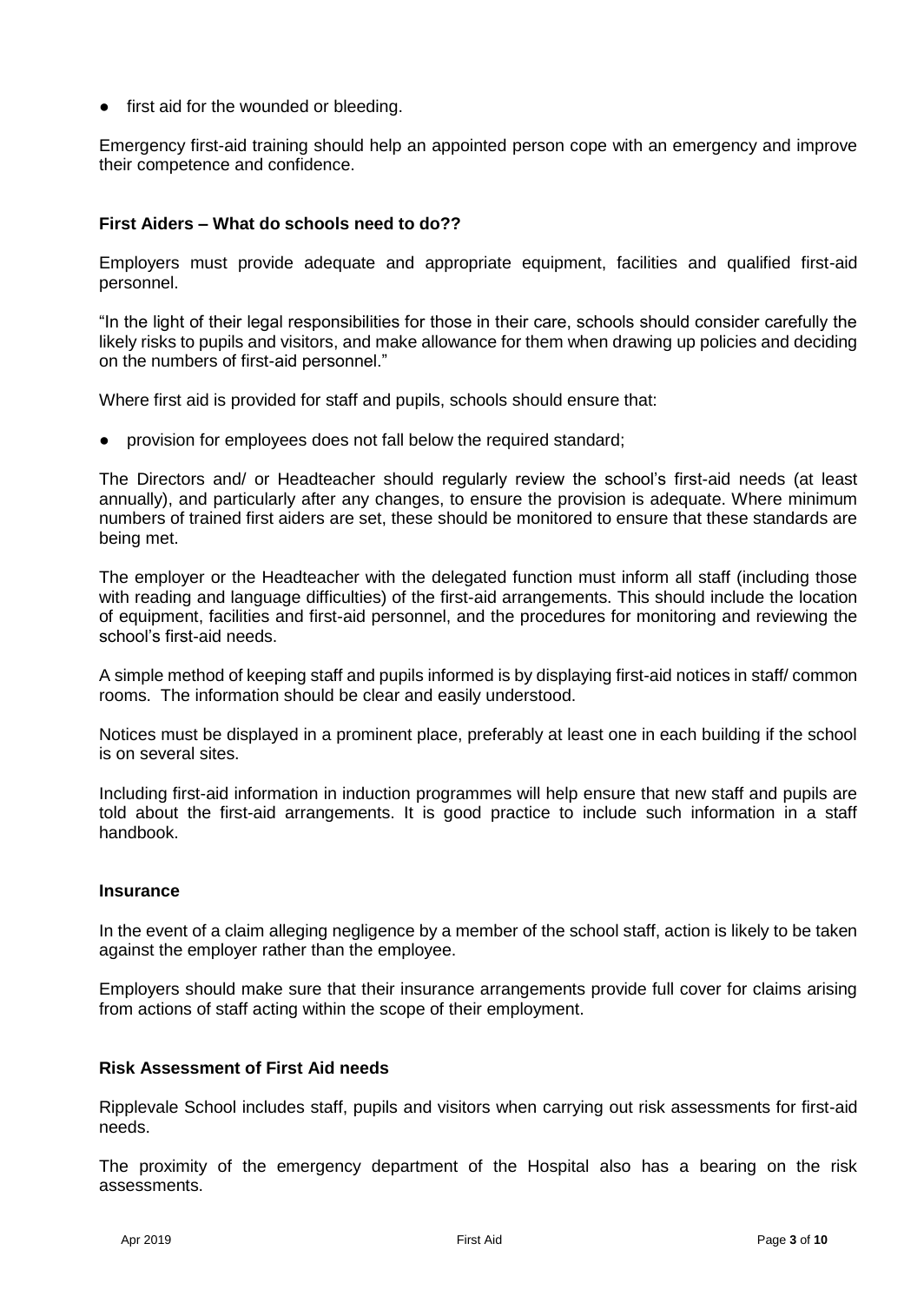# **Specific Hazards or risks on site**

For example; hazardous substances, dangerous tools and machinery. Temporary hazards, such as building or maintenance work, should also be considered and suitable short-term measures put in place.

Are there staff or pupils with special health needs or disabilities? What age range does the school cater for? Different first-aid procedures may apply to pupils in primary and secondary schools. For example, the age of pupils may affect the type of first-aid procedures required, such as resuscitation techniques. First-aid training organisations can provide advice on training for first-aid personnel in schools.

# **Accident statistics and monitoring**

The Directors, Headteacher and school's Health and Safety Officer will monitor all accident and injury at work records.

Accident statistics can indicate the most common injuries, times, locations and activities at a particular site. These can be a useful tool in risk assessment, highlighting areas to concentrate on and tailor first-aid provision to.

The Directors/ Headteacher should consider the likely risks to pupils and visitors, as well as employees, when drawing up policies and deciding on the numbers of first-aid personnel.

The HSC provide guidance on numbers of first-aid personnel based on employee numbers. As a general guide, they recommend that: "Schools will generally fall into the lower risk category, but some schools or areas of activity may fall into the medium risk category. " Ripplevale School has based provision on the results of their risk assessment. When considering how many first-aid personnel are required, the Directors / Headteacher have considered:

- $\triangleright$  adequate provision for lunch-times and breaks;
- $\triangleright$  adequate provision for leave and in case of absences
- $\triangleright$  first-aid provision for off-site activities i.e. school trips. If a first-aider accompanies pupils offsite, will there be adequate first-aid provision in the school?
- adequate provision for practical departments, such as science, technology, home economics, physical education;
- adequate provision for out of hours activities e.g. sports activities, clubs;

 $\triangleright$  any agreements with contractors on joint provision for first aid for their employees; Unless first-aid cover is part of a member of staff's contract of employment, people who agree to

become first-aiders do so on a voluntary basis. When selecting first aiders the Directors/ Headteacher have considered the individual's:

- $\triangleright$  reliability and communication skills;
- $\triangleright$  aptitude and ability to absorb new knowledge and learn new skills;
- $\triangleright$  ability to cope with stressful and physically demanding emergency procedures;
- $\triangleright$  normal duties. A first aider must be able to go immediately to an emergency.

First-aid notices should be displayed which are clear and easily understood by all.

# **Qualifications and Training**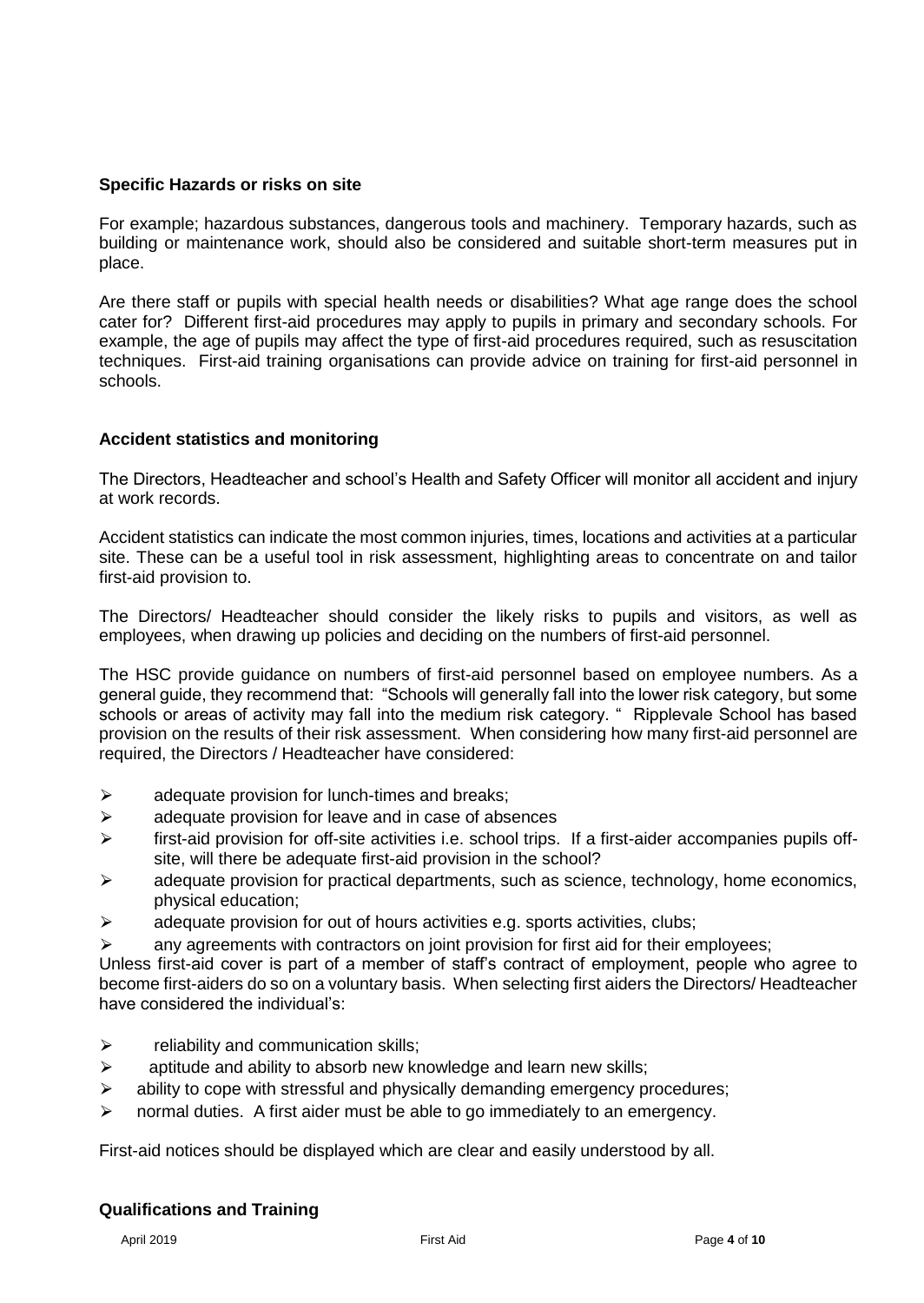A first-aider must hold a valid certificate of competence, issued by an organisation whose training and qualifications are approved by the HSE.

Training courses cover a range of first aid competencies. However, standard first aid at work training courses do not include resuscitation procedures for children.

First aid at work certificates are only valid for three years. Employers should arrange refresher training and re-testing of competence before certificates expire. If a certificate expires, the individual will have to undertake another full course of training to become a first aider. The school should keep a record of first aiders and certification dates.

# **First-Aid materials, equipments and facilities**

Employers must provide the proper materials, equipment and facilities at all times. First-aid equipment must be clearly labelled and easily accessible.

First-aid containers are situated:

Medical Room School Kitchen Grab Bag (staff room) for PE/sports Post 16 Kitchen Reception Secondary Classes 5 (science), 1 (art) 11 (food tech) The Hub Kitchen Trade Skills All School Vehicles Garage

All first-aid containers must be marked with a white cross on a green background.

#### Contents of a first-aid container

Where there is no special risk identified, a minimum provision of first-aid items would be:

- $\geq$  a leaflet giving general advice on first aid;
- $\geq$  20 individually wrapped sterile adhesive dressings (assorted sizes);
- $\triangleright$  two sterile eye pads;
- $\triangleright$  four individually wrapped triangular bandages (preferably sterile);
- six safety pins;
- $\triangleright$  six medium sized (approximately 12cm x 12cm) individually wrapped sterile unmedicated wound dressings;
- $\triangleright$  two large (approximately 18cm x 18cm) sterile individually wrapped unmedicated wound dressings;
- ⮚ one pair of disposable gloves.
- $\triangleright$  Equivalent or additional items are acceptable.

The First-aider is the person responsible for examining the contents of first-aid containers. These should be checked frequently and restocked as soon as possible after use. Items should be discarded safely after the expiry date has passed.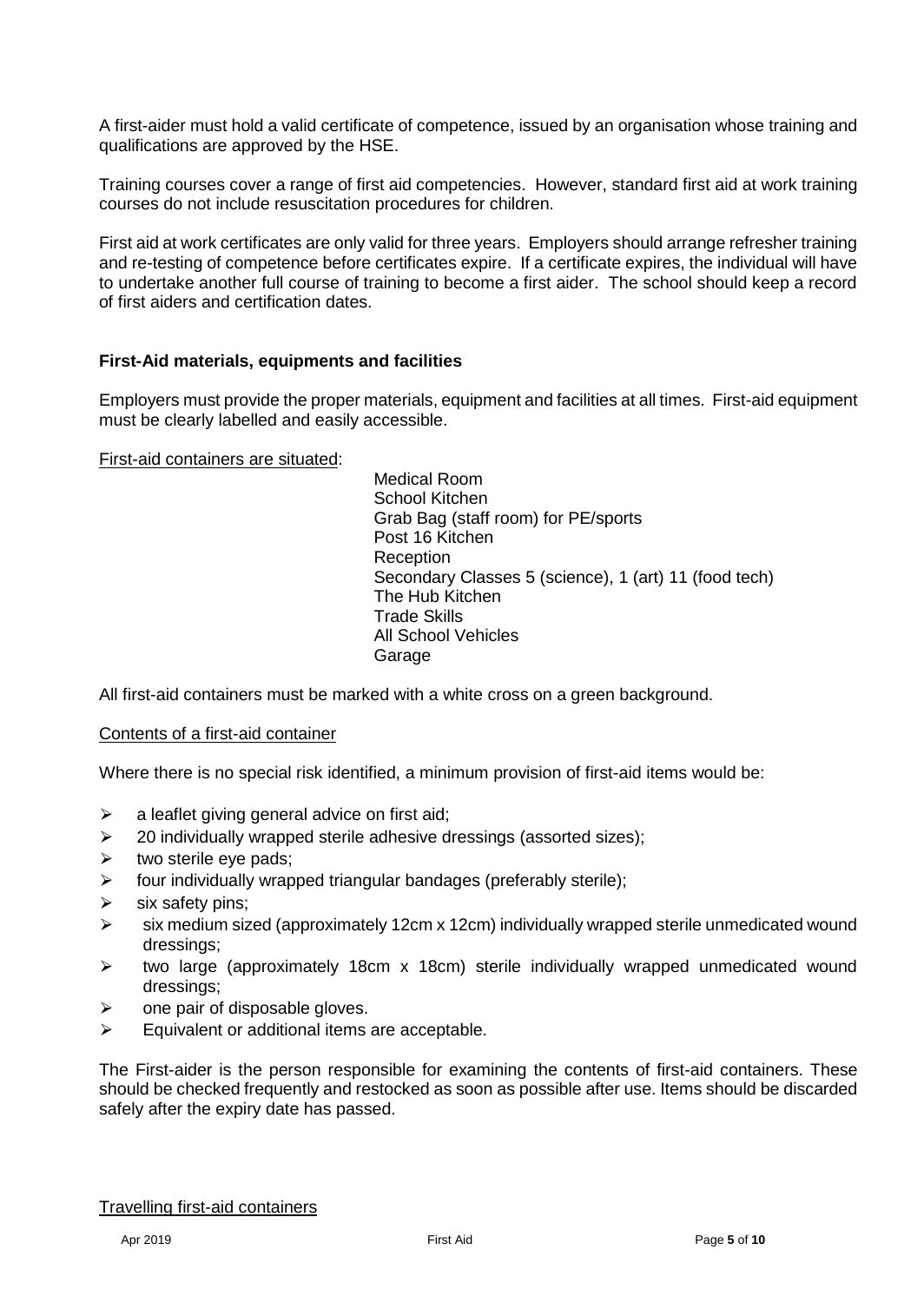Before undertaking any off-site activities, the Headteacher should assess what level of first-aid provision is needed. The HSE recommend that, where there is no special risk identified, the following is a minimum stock of first-aid items for travelling

- $\triangleright$  a leaflet giving general advice on first aid.
- $\triangleright$  six individually wrapped sterile adhesive dressings;
- $\triangleright$  one large sterile unmedicated wound dressing approximately 18cm x I 8cm ~ two triangular bandages;
- $\triangleright$  two safety pins;
- $\triangleright$  individually wrapped moist cleansing wipes; one pair of disposable gloves.
- $\triangleright$  Equivalent or additional items are acceptable. Additional items may be necessary for specialised activities.

This first-aid container shall be maintained in a good condition; suitable for the purpose of keeping the items referred to above in good condition; readily available for use; prominently marked as a first-aid container.

#### Minibus first-aid containers

Transport Regulations require that the minibus has on board a first-aid container with the following items:

- $\triangleright$  ten antiseptic wipes, foil packaged;
- $\triangleright$  one conforming disposable bandage (not less than 7.5 cms wide); two triangular bandages;
- $\triangleright$  one packet of 24 assorted adhesive dressings;
- $\triangleright$  three large sterile unmedicated ambulance dressings (not less than 15 cm x 20 cm); two sterile eye pads, with attachments
- $\triangleright$  twelve assorted safety pins;

Staff using items **must replace them immediately** on return to school. All stock to replenish 1st Aid boxes is stored in the Medical Room in the Main House. Should replenished stocks run low, staff are to alert administration to re-order. Stocks should be also checked termly.

Employers must provide suitable and sufficient accommodation. The Education (School Premises) Regulations 1996 require every school to have a suitable room that can be used for medical or dental treatment when required, and for the care of pupils during school hours. The area, which must contain a washbasin and be reasonably near to a WC, need not be used solely for medical purposes, but it should be appropriate for that purpose and readily available for use when needed. Schools should consider using this room for first aid. However, first-aid facilities may need to be made available quickly. Organisations such as HSE provide detailed advice on first-aid rooms. The school has a first aid room with washing facilities for the care of pupils. Adjacent to this is a medical room which the school keeps its controlled and over the counter medications and records such as medication administration records sheets.

#### **Individual care plans and risk assessments.**

As part of the admissions process students known allergy and medical conditions are declared and the school parent support advisor (PSA) will work with parents and other relevant organisations to create care plans and risk assessments for use in school and on trips. Any additional training needed for staff is also sourced. Medical conditions included epilepsy, diabetes and asthma etc. All care plans and risk assessments are sent out to all staff to read once written and also available on the school teacher database and as hard copy in the staff room folders.

#### **Hygiene / infection control**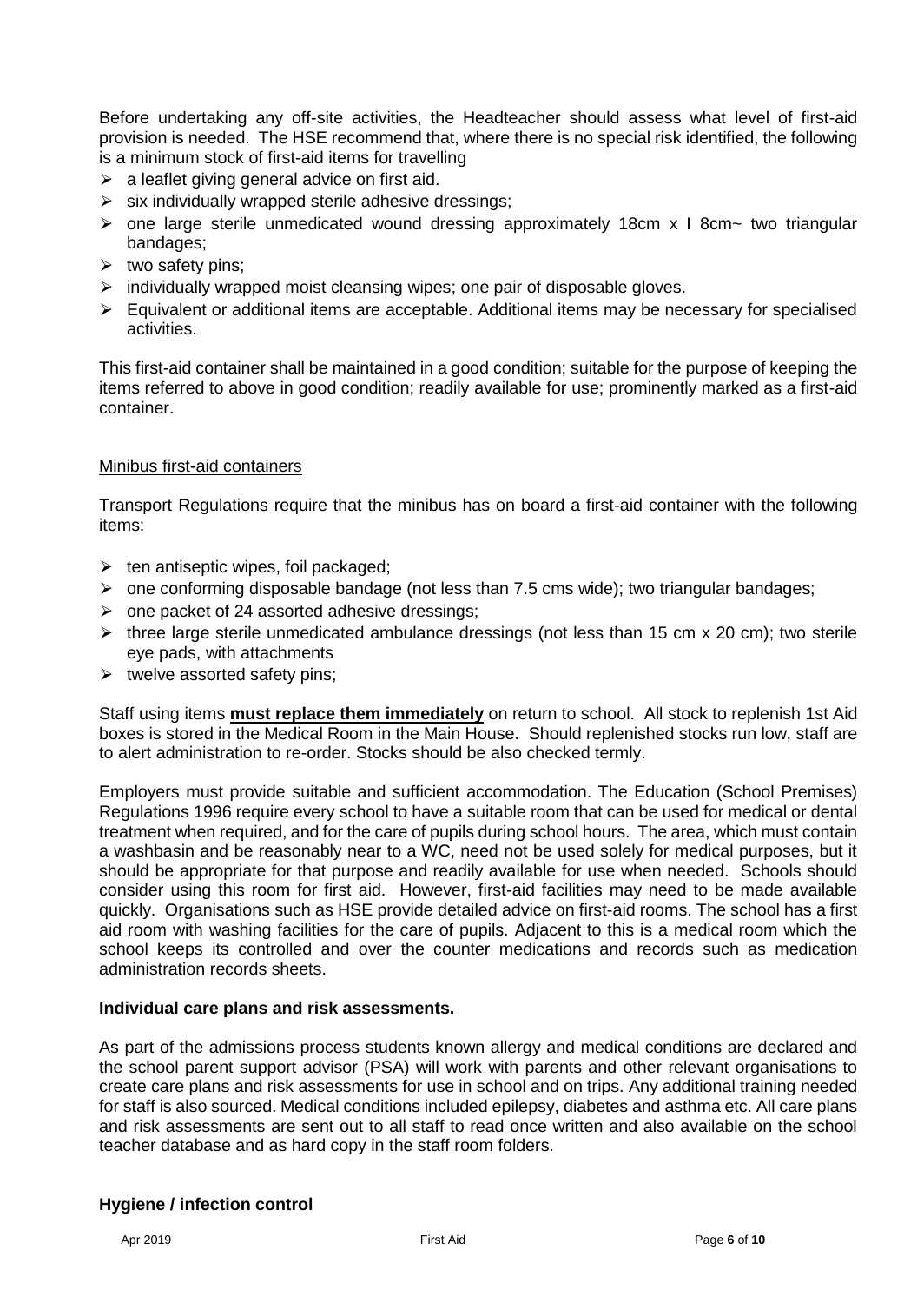All staff should take precautions to avoid infection and must follow basic hygiene procedures. Staff should have access to single-use disposable gloves and hand washing facilities, and should take care when dealing with blood or other body fluids and disposing of dressings or equipment. Further guidance is available in the DfEE publication HIV and AIDS: A Guide for the Education Service.

# **Spillage of blood/body fluids**

**Instructions** 

- 1. Cover the spill with absorbent paper towels to avoid stepping in it.
- 2. Block off the area of the body fluids spill to prevent further spread.
- 3. Put on vinyl gloves and carefully wipe up the spill with the paper towels or use absorbent gel and carefully place the mess in a plastic bag.
- 4. Pour a mixture of 1-part disinfectant to 10 parts of water carefully on the area of the spill. Avoid splashing. The disinfectant and water solution should remain in contact with the spill area for at least 20 minutes.
- 5. Carefully wipe up the area with paper towels and avoiding dripping.
- 6. Double-bag all towels from the body fluids spill along with the gloves used to clean the mess and tie the bags closed.
- 7. Dispose of the double-bagged materials in the garbage and wash your hands thoroughly with soap and warm water.

# **Reporting Accidents and Record Keeping**

Under the Reporting of Injuries, Diseases and Dangerous Occurrences Regulations 1995 (RIDDOR) some accidents must be reported to the HSE.

The employer must keep a record of any reportable injury, disease or dangerous occurrence. This must include: the date and method of reporting; the date, time and place of the event; personal details of those involved and a brief description of the nature of the event or disease. This record can be combined with other accident records.

The following accidents must be reported to HSE if they injure either the school's employees during an activity connected with work, or self-employed people while working on the premises:

- $\triangleright$  accidents resulting in death or major injury (including as a result of physical violence);
- $\triangleright$  accidents which prevent the injured person from doing their normal work for more than three days (including acts of physical violence).

For definitions of major injuries, dangerous occurrences and reportable diseases see HSC/E guidance on RIDDOR 1995, and information on Reporting School Accidents.

HSE must be notified of fatal and major injuries and dangerous occurrences without delay (e.g. by telephone). This must be followed up within ten days with a written report on Form 2508. Other reportable accidents do not need immediate notification, but they must be reported to HSE within ten days on Form 2508.

An accident that happens to pupils or visitors must be reported to the HSE on Form 2508 if:

- $\triangleright$  the person involved is killed or is taken from the site of the accident to hospital; **and**
- $\triangleright$  the accident arises out of or in connection with work.

Like fatal and major injuries to employees or dangerous occurrences, these accidents must be notified to HSE without delay and followed up in writing within ten days on Form 2508.

In HSE's view an accident must be reported if it relates to: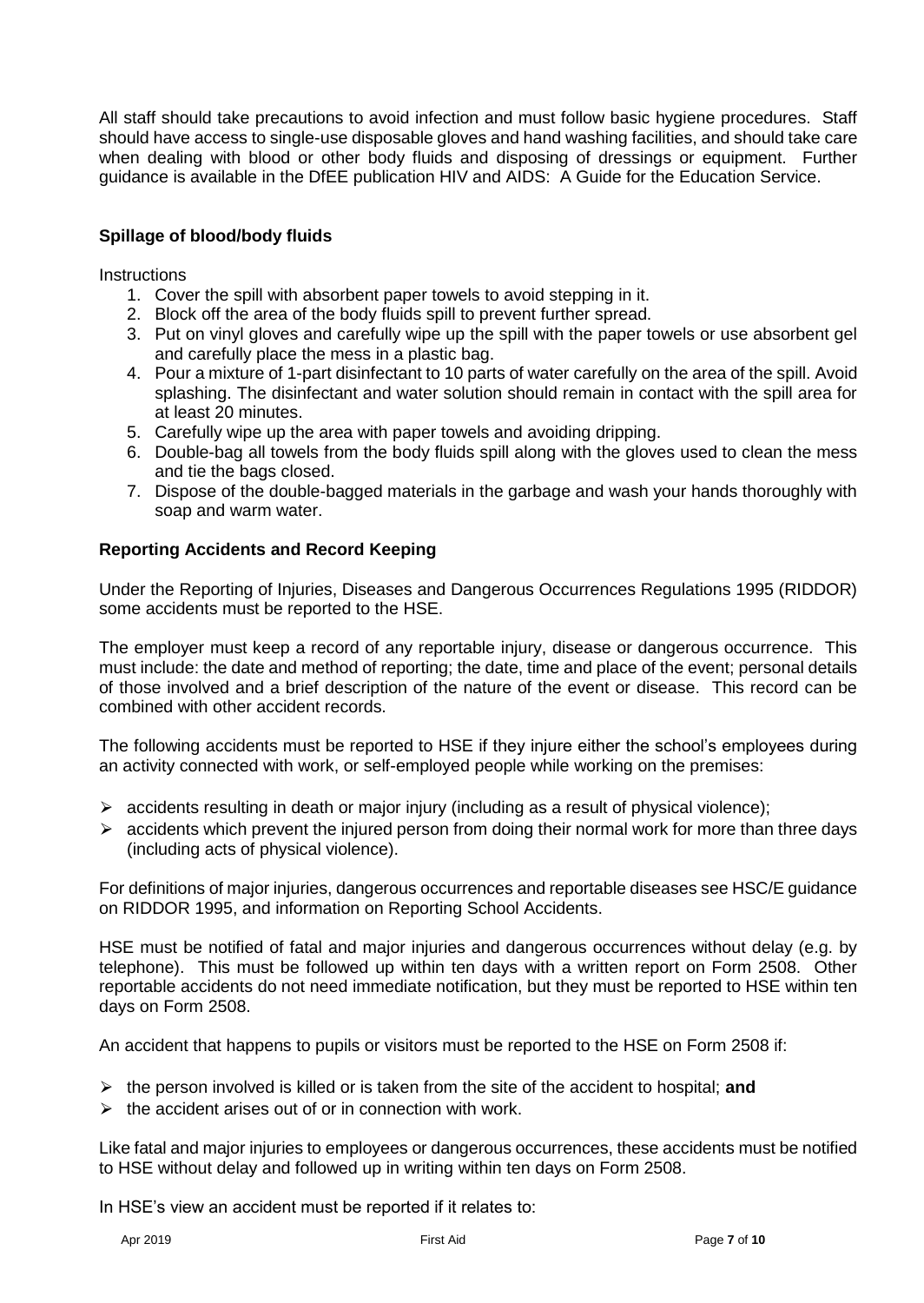- $\triangleright$  any school activity, both on or off the premises;
- $\triangleright$  the way a school activity has been organised and managed (e.g. the supervision of a field trip);
- $\triangleright$  equipment, machinery or substances;
- $\triangleright$  the design or condition of the premises.

These records must be kept for **a minimum of 3 years.** They may:

- $\triangleright$  be used for reference in future first-aid needs assessments;
- $\triangleright$  be helpful for insurance and investigative purposes.

In an emergency, the Headteacher / teacher in charge should have procedures for contacting the child's parent/ guardian/ named contact as soon as possible. The school will report all serious or significant incidents to the parents e.g. by sending a letter home with the child, or telephoning the parents.

The school will keep a record, using the accident book, of any first aid treatment given by first aiders and appointed persons. This pre-set form includes:

- $\triangleright$  the date, time and place of incident;
- $\triangleright$  the name (and class) of the injured or ill person;
- $\triangleright$  details of the injury/ illness and what first aid was given;
- $\triangleright$  what happened to the person immediately afterwards (for example went home, resumed normal duties, went back to class, went to hospital);
- $\triangleright$  name and signature of the first aider or person dealing with the incident.

**Ripplevale School currently as forty eight qualified first aiders to ensure continuity of cover. Senior management ensure that there are always sufficient first aiders on the premises and ensure first aid trained staff are present at all off site activities.**

# **When to call an ambulance if any of the below occur:**

# **It is dictated on a students individual care plan**

Students with known medical conditions will have risk assessments and care plan for staff to follow. These will have been written with the school, parents and medical professionals involved with the student. Care plans and risk assessments are made accessible in a folder in the staff room and saved on the boys files on the school database and accessible by all staff. Conditions include epilepsy, diabetes and asthma. A care plan and risk assessment will dictate when to call and ambulance for that individual.

# **Epilepsy**

Should a seizure last longer than 5 minutes, the individual has a second seizure, this is the individuals first seizure or they become injured and ambulance should be called. It is school policy that an ambulance should be called in the event of any seizure.

#### **Severe chest pain**

Chest pain indicating a heart attack is often described as a crushing pain accompanied by a general feeling of being unwell, says Mike Knapton. It usually spreads to the jaw or the left arm, but don't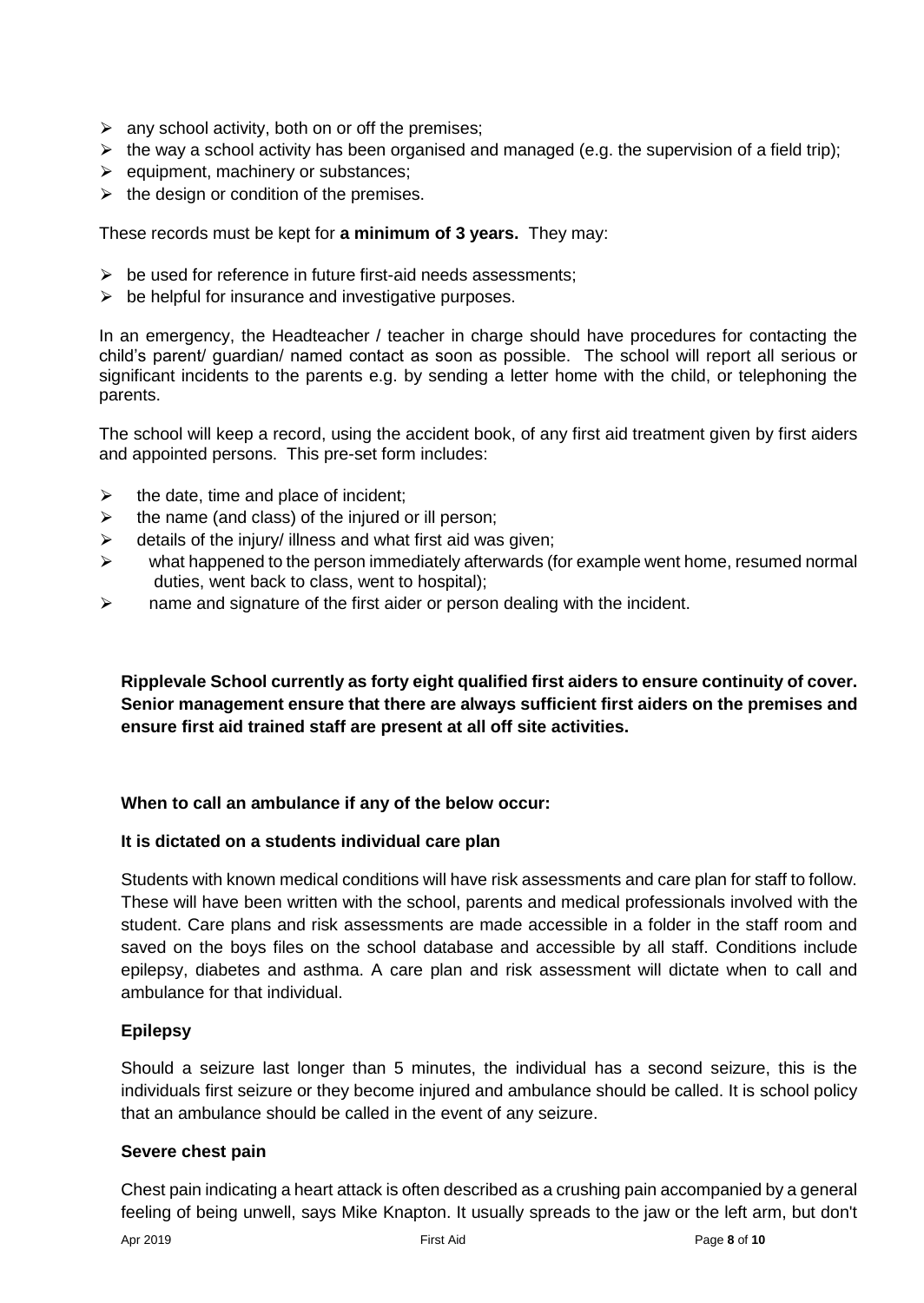wait for that to happen. Richard Diment, chief executive of the Ambulance Service Association, says: "We would rather attend a false alarm than arrive too late." In some ethnic minorities, heart attacks feel more like indigestion - so call 999 to be safe.

# **Deep wounds**

Sometimes a stab wound is obvious - other times it can be difficult to see. If a victim has been stabbed with a long knife or knitting needle the wound may be small, but they may be bleeding internally. They may be cold, clammy and grey and become confused.

# **A sudden and severe headache**

A headache that comes on "like a thunderclap", particularly at the back of the head, can indicate a stroke or similar condition. Often the victim is still able to call an ambulance for himself, but may soon become confused. A subarachnoid haemorrhage, similar to a stroke, feels like being hit on the back of the head with a baseball bat.

# **Severe allergic reaction**

Reactions that follow eating or touching certain substances, such as peanuts or shellfish, can indicate a serious allergy. Symptoms can include difficulty breathing and swelling of the mouth. The victim often turns bright red.

# **Severe burns and scalds**

Often the severity of a burn or scald is evident from the intensity of the pain. The victim can go into shock and will look cold, clammy and sweaty. Often they will feel sick and become confused. A severe burn is indicated by swelling, and does not have to cover a large area to be a danger.

# **Heavy blood loss**

It is often difficult to know how much blood a person has lost, says Dr Reyes-Hughes. "A little goes a long way." But if an accident victim has blood coming through his clothes, or there is blood on the ground, call an ambulance.

# **Broken bones**

Broken bones do not always puncture the skin, but often the pain is bad enough to know that an ambulance is necessary. Sometimes the break will cause a lump to form under the skin.

# **Meningitis**

A high temperature, drowsiness and a purplish rash, particularly in a baby, are warning signs of meningitis and mean an ambulance is needed. If meningitis is suspected and there is no rash, use your common sense - is the person's level of consciousness decreasing? A rash does not always indicate meningitis. Try pressing it hard with a clear glass - if it is purplish and does not disappear it is likely to indicate meningitis.

#### **Unconsciousness**

If a person cannot be roused, he is probably unconscious. Even if you think he's drunk, says Dr Reyes-Hughes, you should call an ambulance - he might deteriorate further. Unconsciousness is also indicative of other conditions, such as diabetic coma, overdose, stroke and head injury.

#### **Suspected stroke**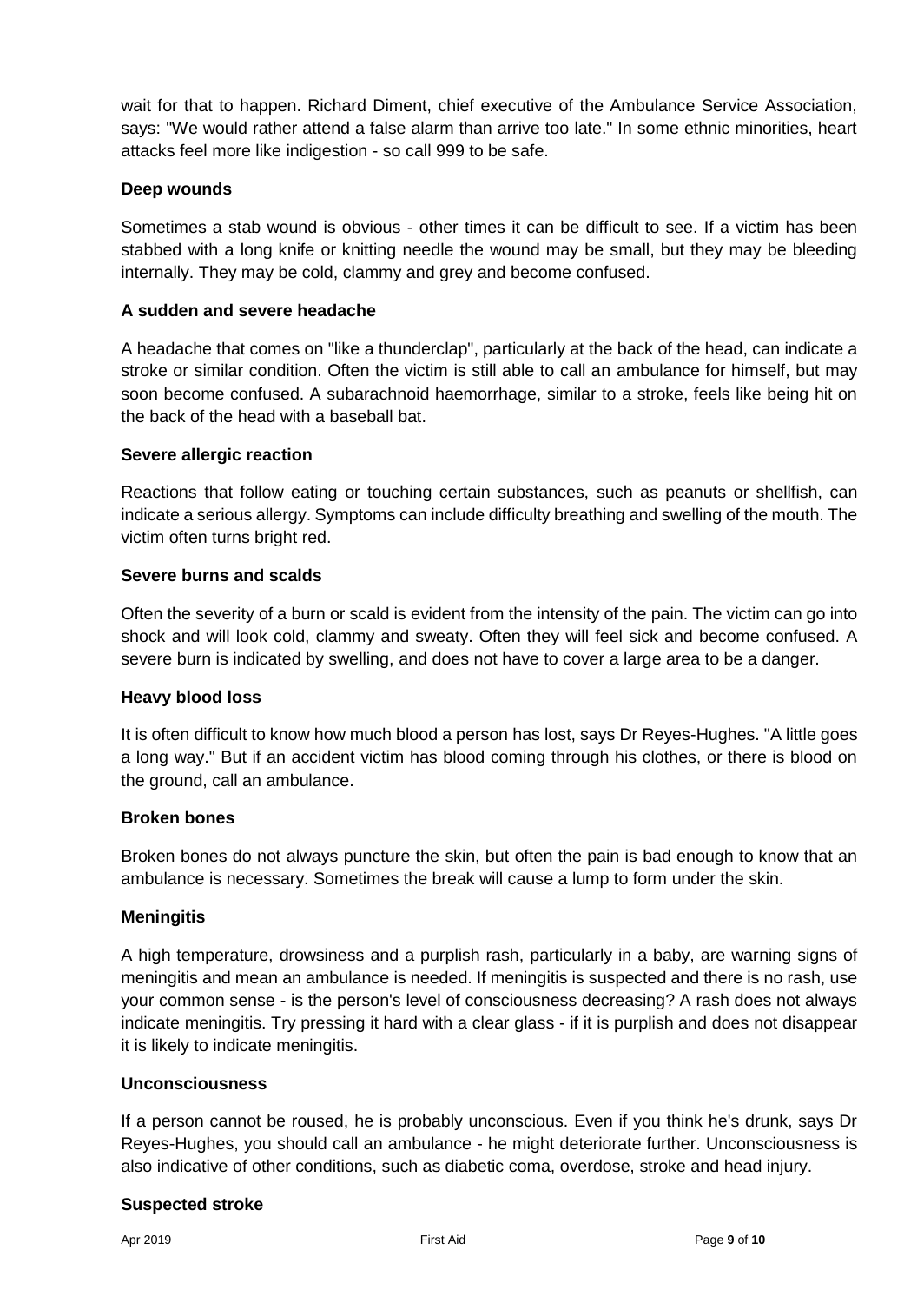The victim often experiences a sudden, severe headache and may become confused. Their emotional status could change and they may appear miserable or drunk. Speech becomes slurred and movement may be lost down one side, making the limbs floppy. There may be a sudden or gradual loss of consciousness.

# **A baby or adult turning blue**

"If somebody has actually stopped breathing it is obviously a much more acute emergency," says Dr Fred Kavalier, "but turning blue is a good sign it's time to call an ambulance." Turning blue indicates that a person has stopped breathing or is having difficulty breathing, possibly because they are having a severe asthma attack.

# **Difficulty breathing**

Asthma can be a killer. An asthmatic who is not responding to their inhaler, and whose breathing is getting worse, should call an ambulance. "Generally, if breathing difficulties are making it impossible to speak and are not getting any better after five or 10 minutes, call 999," says Dr Kavalier.

# **Head Injuries**

Children frequently sustain minor head injuries. This advice sheet gives details of what symptoms and signs should be looked for in children who have hit their head whilst at school and when medical advice should be sought.

If after a head injury a child remains unconscious or fits an ambulance should be called immediately and the parents contacted. If a child suffers from any of the following symptoms medical advice must be sought and if advised the child should be taken to see either their GP or to A & E/minor injuries by the parents or by school staff.

- $\triangleright$  Loss of consciousness
- $\triangleright$  Vomiting
- $\triangleright$  Sleepiness
- $\triangleright$  Fits or abnormal limb movements
- $\triangleright$  Persisting dizziness or difficulty walking
- $\triangleright$  Strange behaviour or confused speech

Children may appear well immediately after sustaining a head injury but show signs of complications later in the day. School staff must remain vigilant and take the appropriate action if the child develops a problem. It would be advisable for the child to not take part in any contact games or PE following a head injury.

If a child sustains a head injury whilst at school, the following information should be recorded from any witness.

- $\triangleright$  Was the child behaving in an unusual way before the injury?
- $\triangleright$  What happened to cause the injury?
- $\triangleright$  If they fell, how far did they fall?
- $\triangleright$  What did they hit their head against?
- $\triangleright$  Did the child lose consciousness? If so, for how long?
- $\triangleright$  How did they appear afterwards?
- $\triangleright$  Did they vomit afterwards?
- $\triangleright$  Was the child observed to have any other problem after the injury?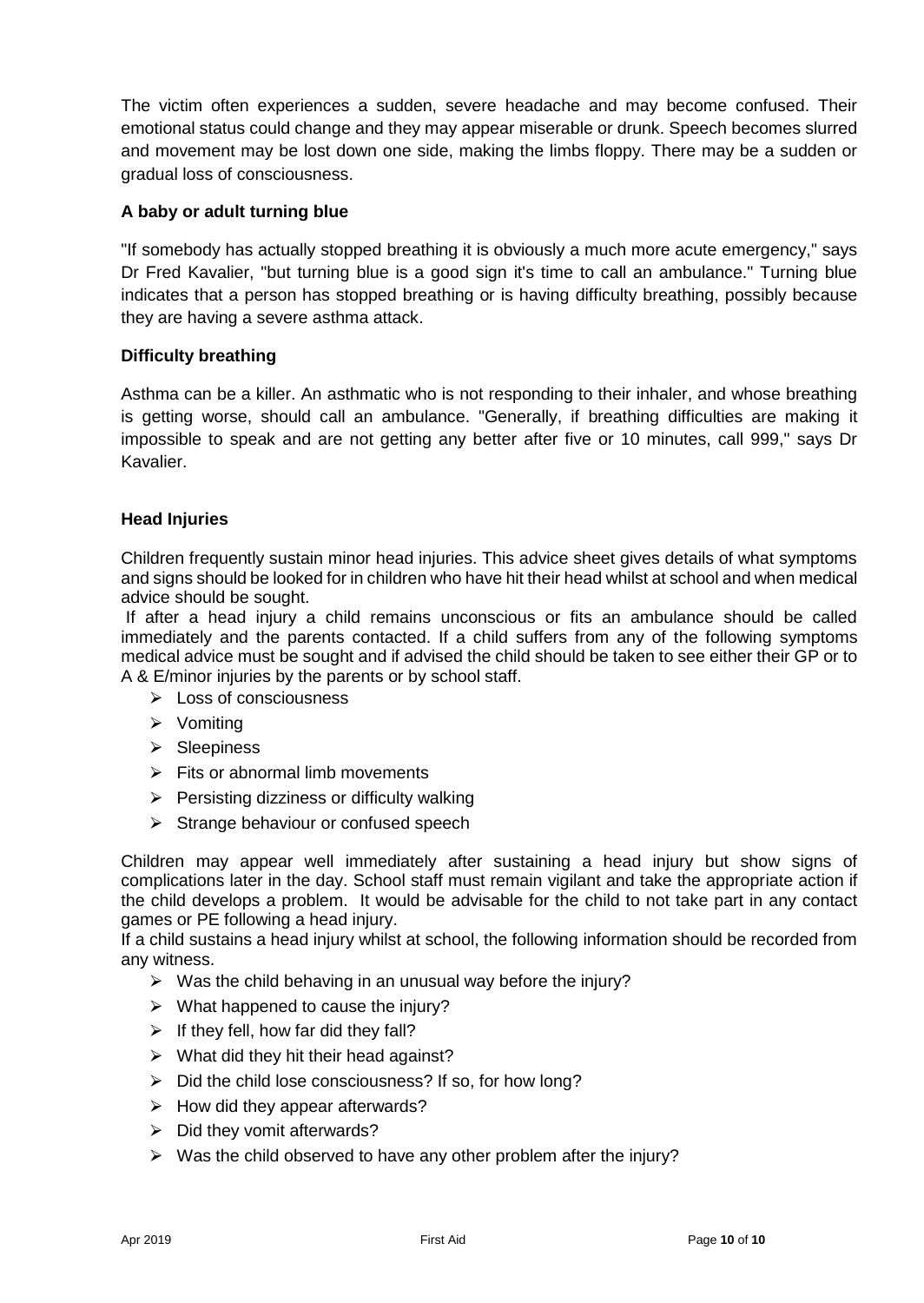Regardless of whether the school seek medical advice about the child, this information should be given to parents/carers afterwards. It may be that the child becomes unwell after school and the information will be helpful to parents if they need to see a doctor.

In addition parents will be notified by phone following any minor head injury to their child and invited in to inspect the injury. Each head injury will also be recorded in the accident book and a slip advising of the injury sent home with the child. Both will be completed by the person dealing initially with the accident.

If an accident occurs during break or lunchtime the duty staff must ensure that the class teacher and LSA are aware of the injury.

#### *It is school policy that all accidents & injuries MUST be reported immediately to the Hreadteacher or the Health &Safety Officer*

#### **Cardiopulmonary Resuscitation (CPR)**

If you are required to perform cardiopulmonary resuscitation (CPR), you should conduct a risk assessment (in the Police this would be a "dynamic risk assessment") and adopt appropriate precautions for infection control.

• In adults, it is recommended that If you are trained to do so, after 30 compressions, provide 2 rescue breaths. Alternate between providing 30 compressions and 2 rescue breaths. If you are unable or unwilling to provide ventilations, give continuous chest compressions. Compression-only CPR may be as effective as combined ventilation and compression in the first few minutes after non-asphyxial arrest (cardiac arrest not due to lack of oxygen). *Resuscitation council adult basic life support guidelines2021* <file:///C:/Users/jlovett/Downloads/Adult%20basic%20life%20support%20Guidelines.pdf>

Cardiac arrest in children is more likely to be caused by a respiratory problem (asphyxial arrest), therefore chest compressions alone are unlikely to be effective.

If a decision is made to perform mouth-to-mouth ventilation in asphyxial arrest, use a resuscitation face shield where available.

This statement is for anyone who is performing CPR/defibrillation in an out-of-hospital setting. Whenever CPR is carried out, particularly on an unknown victim, there is some risk of cross infection, associated particularly with giving rescue breaths. Normally, this risk is very small and is beset against the inevitability that a person in cardiac arrest will die if no assistance is given.

#### **Paediatric advice**

We are aware that paediatric cardiac arrest is unlikely to be caused by a cardiac problem and is more likely to be a respiratory one, making ventilations crucial to the child's chances of survival. However. for those not trained in paediatric resuscitation, the most important thing is to act quickly to ensure the child gets the treatment they need in the critical situation.

For out of hospital cardiac arrest, the importance of calling an ambulance and taking immediate action cannot be stressed highly enough. If a child is not breathing normally and no actions are taken, their heart will stop and full cardiac arrest will occur.

#### **Relevant Documents**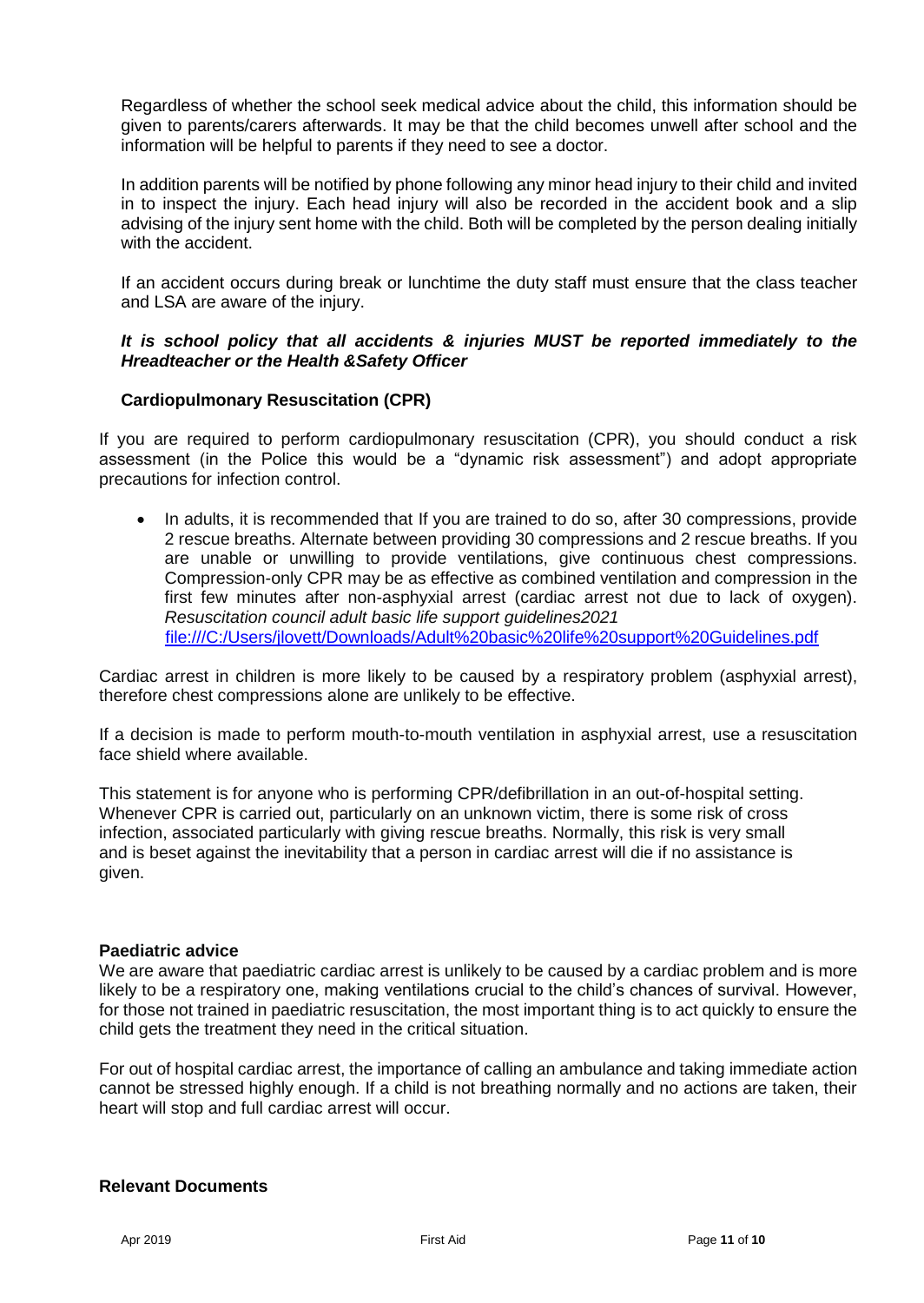- 1. Health & Safety Policy
- 2. Staff Handbook
- 3. Staff Induction Programme
- 4. The Department for Education guidance (updated 5.4.22) Health and safety: responsibilities and duties for schools [https://www.gov.uk/government/publications/health-and-safety-advice-for](https://www.gov.uk/government/publications/health-and-safety-advice-for-schools/responsibilities-and-duties-for-schools)[schools/responsibilities-and-duties-for-schools](https://www.gov.uk/government/publications/health-and-safety-advice-for-schools/responsibilities-and-duties-for-schools)<br>5. The Health and Safety
- 5. The Health and Safety Executive (sourced April 2022) <https://www.hse.gov.uk/pubns/priced/l74.pdf#page=9>
- 6. First aid at work: The Health and Safety (First-Aid) Regulations 1981. Guidance on Regulations L74<https://www.hse.gov.uk/pubns/priced/l74.pdf#page=9><br>7. Resuscitation Council Guideline 2021 https://www.
- [https://www.resus.org.uk/library/2021-resuscitation](https://www.resus.org.uk/library/2021-resuscitation-guidelines)[guidelines](https://www.resus.org.uk/library/2021-resuscitation-guidelines)

# **UPDATE SCHEDULE**

| <b>Version</b> | <b>Reviewed</b>   | <b>Reason for update</b>                           |  |
|----------------|-------------------|----------------------------------------------------|--|
| V <sub>2</sub> | <b>April 2019</b> | Transfer to new format and update FA box locations |  |
| V <sub>3</sub> | Nov 2019          | <b>Annual Review</b>                               |  |
| V4             | May 2020          | Covid 19                                           |  |
| V4             | January 2021      | Reviewed by JL/KH                                  |  |
| V <sub>5</sub> | December 2021     | Reviewed by JL/KH                                  |  |
| V <sub>6</sub> | April 2022        | Reviewed by JL                                     |  |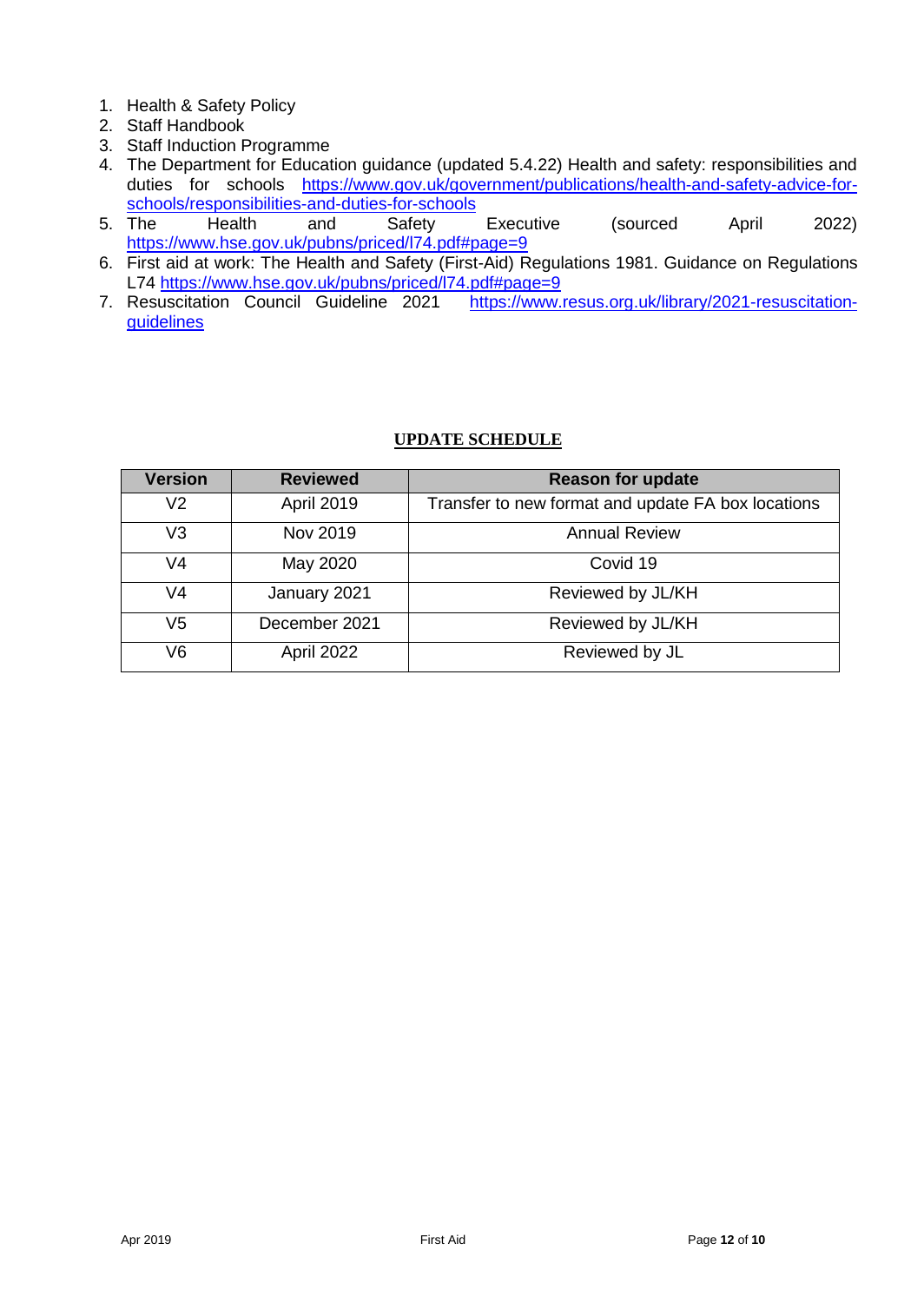**APPENDIX A**

 *Please note; this is an appendix to FA policy so when updating remember to update FA policy also* **Updated 22.04.2022**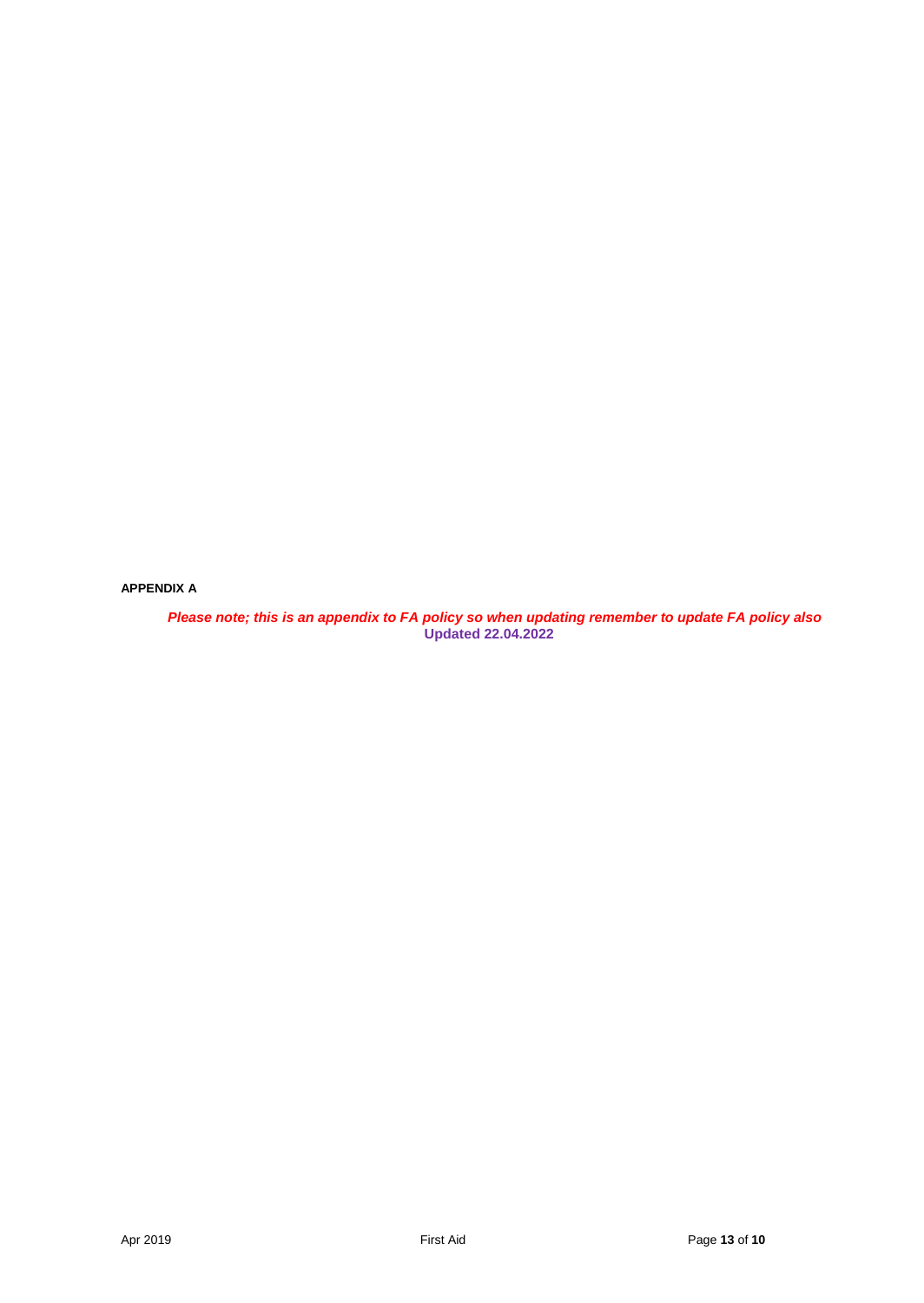| <b>Name</b>              | <b>Title</b>                                  | <b>Expiry Date</b>   |
|--------------------------|-----------------------------------------------|----------------------|
| <b>Natalie Baker</b>     | <b>First Aid at Work</b>                      | <b>July 2022</b>     |
| <b>Rose Erricker</b>     | <b>First Aid at Work</b>                      | <b>July 2022</b>     |
| <b>Simon Jackson</b>     | <b>First Aid at Work</b>                      | <b>July 2022</b>     |
| <b>Jamie Lovett</b>      | <b>First Aid at Work</b>                      | <b>July 2022</b>     |
| <b>Anne Logan</b>        | <b>Outdoor First Aid/Emergency Paediatric</b> | <b>Nov 2024</b>      |
|                          | & Emergency First Aider                       |                      |
| <b>Jay Abrahams</b>      | <b>Emergency First Aider</b>                  | <b>April 2025</b>    |
| <b>Jennifer Amos</b>     | <b>Emergency First Aider</b>                  | February 2025        |
| <b>Wendy Austin</b>      | <b>Emergency First Aider</b>                  | <b>April 2025</b>    |
| <b>Aaron Beech</b>       | <b>Emergency First Aider</b>                  | <b>April 2025</b>    |
| <b>Karly Belsey</b>      | <b>Emergency First aider</b>                  | <b>April 2025</b>    |
| <b>Kieran Blown</b>      | <b>Emergency First Aider</b>                  | September 2023       |
| <b>Sarah Boost</b>       | <b>Emergency First Aider</b>                  | February 2025        |
| <b>Leanne Britten</b>    | <b>Emergency First Aider</b>                  | February 2025        |
| <b>Mary Brown</b>        | <b>Emergency First Aider</b>                  | September 2023       |
| <b>Katie Buddle</b>      | <b>Emergency First Aider</b>                  | September 2023       |
| <b>Jo Bushell</b>        | <b>Emergency First Aider</b>                  | <b>April 2025</b>    |
| <b>Steve Devereux</b>    | <b>Emergency First Aider</b>                  | <b>April 2025</b>    |
| <b>Elaine Dix</b>        | <b>Emergency First Aider</b>                  | September 2023       |
| <b>Donna Dodd</b>        | <b>Emergency First Aider</b>                  | <b>April 2025</b>    |
| <b>Peter Drew</b>        | <b>Emergency First Aider</b>                  | <b>February 2025</b> |
| <b>Diana Dunn</b>        | <b>Emergency First Aider</b>                  | <b>April 2025</b>    |
| <b>Darren Elgar</b>      | <b>Emergency First Aider</b>                  | September 2023       |
| <b>Robert Goodfellow</b> | <b>Emergency First Aider</b>                  | September 2023       |
| <b>Dawn Grinstead</b>    | <b>Emergency First Aider</b>                  | September 2023       |
| <b>Jennie Halpin</b>     | <b>Emergency First Aider</b>                  | <b>April 2025</b>    |
| <b>Sue Heath</b>         | <b>Emergency First Aider</b>                  | September 2023       |
| <b>Harrison Hinkins</b>  | <b>Emergency First Aider</b>                  | <b>April 2025</b>    |
| <b>Amy King</b>          | <b>Emergency First Aider</b>                  | February 2025        |
| <b>Justin Lucock</b>     | <b>Emergency First Aider</b>                  | February 2025        |
| <b>Shona McCormack</b>   | <b>Emergency First Aider</b>                  | <b>February 2025</b> |
| <b>Jemma McFadyen</b>    | <b>Emergency First Aider</b>                  | September 2023       |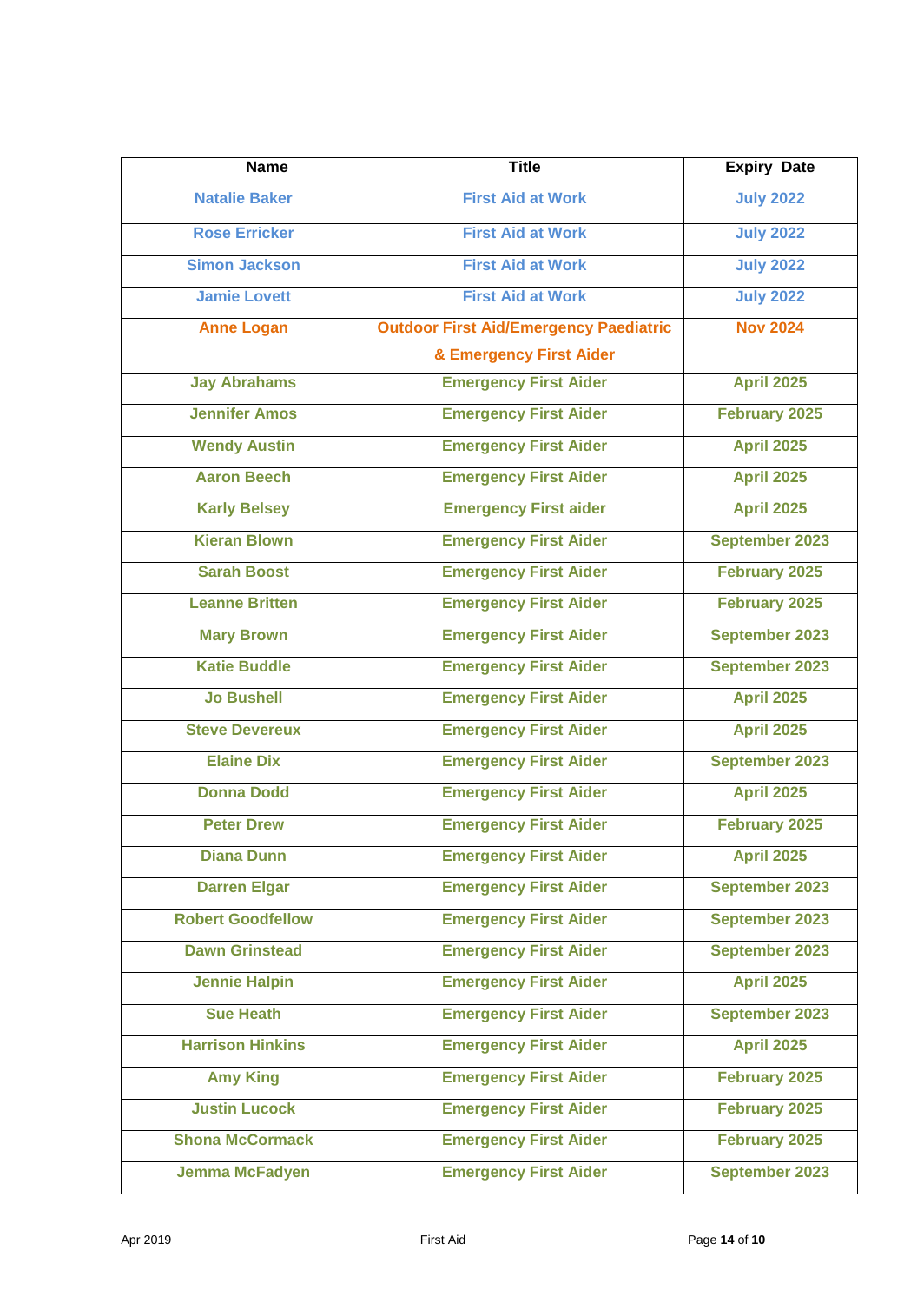| <b>Ione Marsden</b>        | <b>Emergency First Aider</b>       | September 2023       |
|----------------------------|------------------------------------|----------------------|
| <b>Carly May</b>           | <b>Emergency First Aider</b>       | September 2023       |
| <b>Hayley Morris</b>       | <b>Emergency First Aider</b>       | <b>April 2025</b>    |
| <b>Andrea Murphy</b>       | <b>Emergency First Aider</b>       | November 2022        |
| <b>Stephanie Parsons</b>   | <b>Emergency First Aider</b>       | September 2023       |
| <b>John Phoenix</b>        | <b>Emergency First Aider</b>       | September 2023       |
| <b>Vivienne Richardson</b> | <b>Emergency First Aider</b>       | September 2023       |
| <b>Mark Roberts</b>        | <b>Emergency First Aider</b>       | <b>April 2025</b>    |
| <b>Steve Sayer</b>         | <b>Emergency First Aider</b>       | <b>February 2025</b> |
| <b>Ollie Schofield</b>     | <b>Emergency First Aider</b>       | September2023        |
| <b>Max Shelton</b>         | <b>Emergency First Aider</b>       | <b>February 2025</b> |
| <b>Heather Spalding</b>    | <b>Emergency First Aider</b>       | <b>January 2025</b>  |
| <b>Laina Spicer</b>        | <b>Emergency First Aider</b>       | <b>February 2025</b> |
| <b>Tina Taylor</b>         | <b>Emergency First Aider</b>       | September 2023       |
| <b>Sinead Varlese</b>      | <b>Emergency First Aider</b>       | September 2023       |
| <b>Hanna Wilson</b>        | <b>Emergency First Aider</b>       | <b>February 2025</b> |
| <b>Michele Wood</b>        | <b>Emergency First Aider</b>       | September 2023       |
| <b>Vanessa Buckle</b>      | <b>Safe Handling of Medication</b> | N/A                  |
| <b>Karen Castle</b>        | <b>Safe Handling of Medication</b> | N/A                  |
| <b>Elaine Dix</b>          | <b>Safe Handling of Medication</b> | N/A                  |
| <b>Robert Goodfellow</b>   | <b>Safe Handling of Medication</b> | N/A                  |
| <b>Simon Jackson</b>       | <b>Safe Handling of Medication</b> | N/A                  |
| <b>Carly May</b>           | <b>Safe Handling of Medication</b> | N/A                  |
| <b>Jane Norris</b>         | <b>Safe Handling of Medication</b> | N/A                  |
| <b>Michele Wood</b>        | <b>Safe Handling of Medication</b> | N/A                  |
| <b>Jemma McFadyen</b>      | <b>Safe Handling of Medication</b> | N/A                  |
| <b>Hayley Morris</b>       | <b>Safe Handling of Medication</b> | N/A                  |
| <b>Jamie Lovett</b>        | <b>Safe Handling of Medication</b> | N/A                  |
| <b>Anne Logan</b>          | <b>Safe Handling of Medication</b> | N/A                  |
| <b>Peter Drew</b>          | <b>Safe Handling of Medication</b> | N/A                  |

#### *LIST IS DISPLAYED IN THE FOLLOWING AREAS:*

*Reception, building 15, Post 16, Primary School, Admin Office, House Hallway, Kitchen, The Hub, Trade Skills, Med room, Food Tech Rooms, Gym Hallway* 

#### *FIRST AID LOCATED IN;*

*Reception, Secondary Class 1 (Art), Secondary Class 5 (Science), Secondary Class 11 (Food Tech), Grab Bag for events and PE (staff room), Trade Skills, The Hub (R1), House med room, polytunnel, primary building middle room on both floors*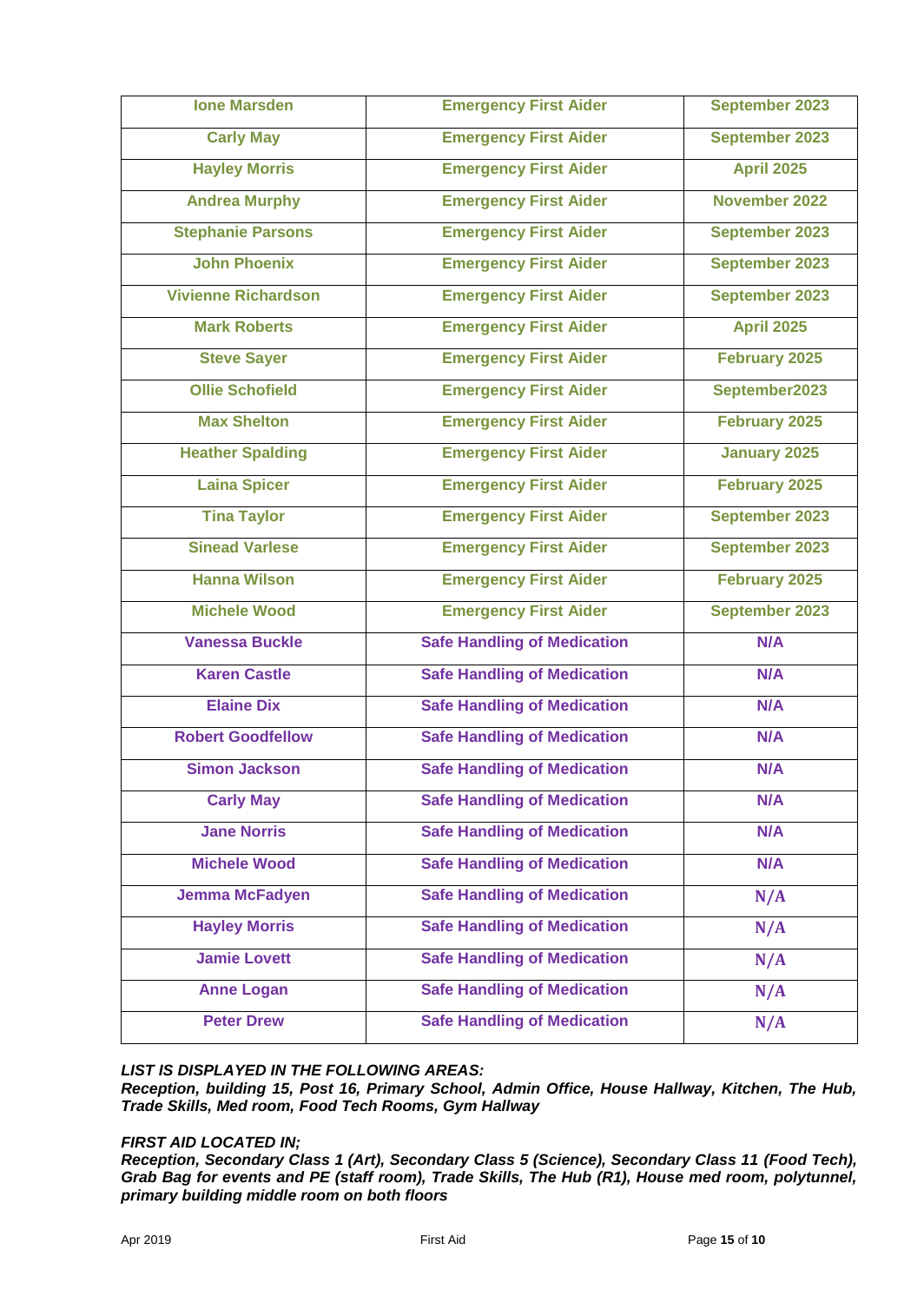



# **Adult basic life support** in community settings

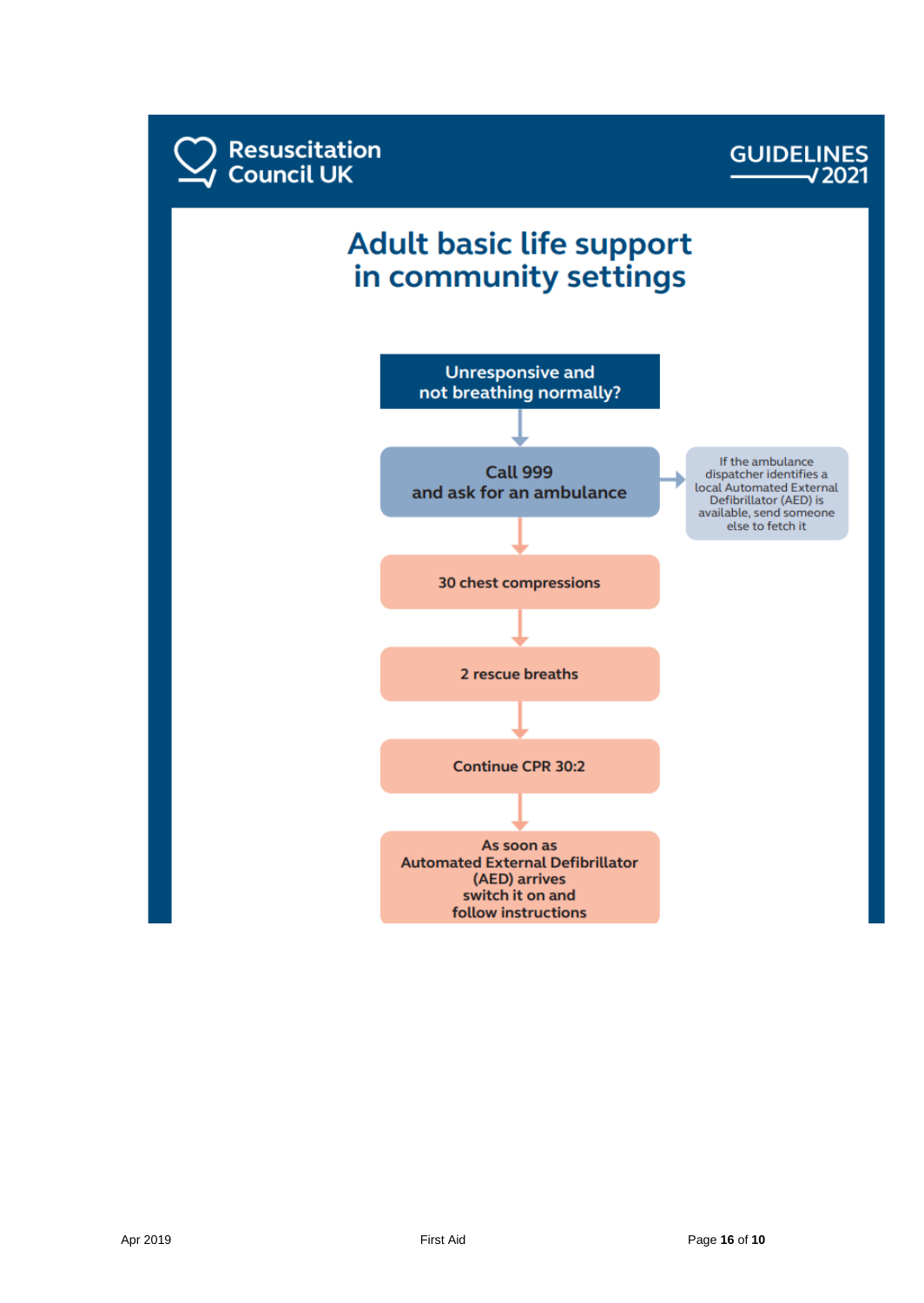# **Cardiopulmonary Resuscitation Guidelines – Resuscitation Council UK 2021 - Adult Basic Life Support**

# **How to recognise cardiac arrest - Resuscitation Guidelines 2021**

- Start CPR in any unresponsive person with absent or abnormal breathing.
- Slow, laboured breathing (agonal breathing) should be considered a sign of cardiac arrest.
- A short period of seizure-like movements can occur at the start of cardiac arrest. Assess the person after the seizure has stopped: if unresponsive and with absent or abnormal breathing, start CPR.

#### **How to alert the emergency services**

Alert the emergency medical services (EMS) immediately by dialling 999 on your phone, if a person is unconscious with absent or abnormal breathing.

- A lone bystander with a mobile phone should dial 999, activate the speaker or another hands-free option on the mobile phone and immediately start CPR assisted by the dispatcher.
- If you are a lone rescuer and you have to leave a victim to ring the ambulance service, alert the ambulance service first and then start CPR.
- Should you not have access to a mobile a staff member or student can be sent to notify reception or the nearest adult to make the call

# **High-quality chest compressions**

- Start chest compressions as soon as possible.
- Deliver compressions on the lower half of the sternum ('in the centre of the chest').
- Compress to a depth of at least 5 cm but not more than 6 cm.
- Compress the chest at a rate of 100–120 min−1 with as few interruptions as possible.
- Allow the chest to recoil completely after each compression; do not lean on the chest.
- Perform chest compressions on a firm surface whenever feasible.

In adults, it is recommended that If you are trained to do so, after 30 compressions, provide 2 rescue breaths. Alternate between providing 30 compressions and 2 rescue breaths. If you are unable or unwilling to provide ventilations, give continuous chest compressions. Compression-only CPR may be as effective as combined ventilation and compression in the first few minutes after non-asphyxial arrest (cardiac arrest not due to lack of oxygen). Resuscitation council adult basic life support guidelines2021

<file:///C:/Users/jlovett/Downloads/Adult%20basic%20life%20support%20Guidelines.pdf>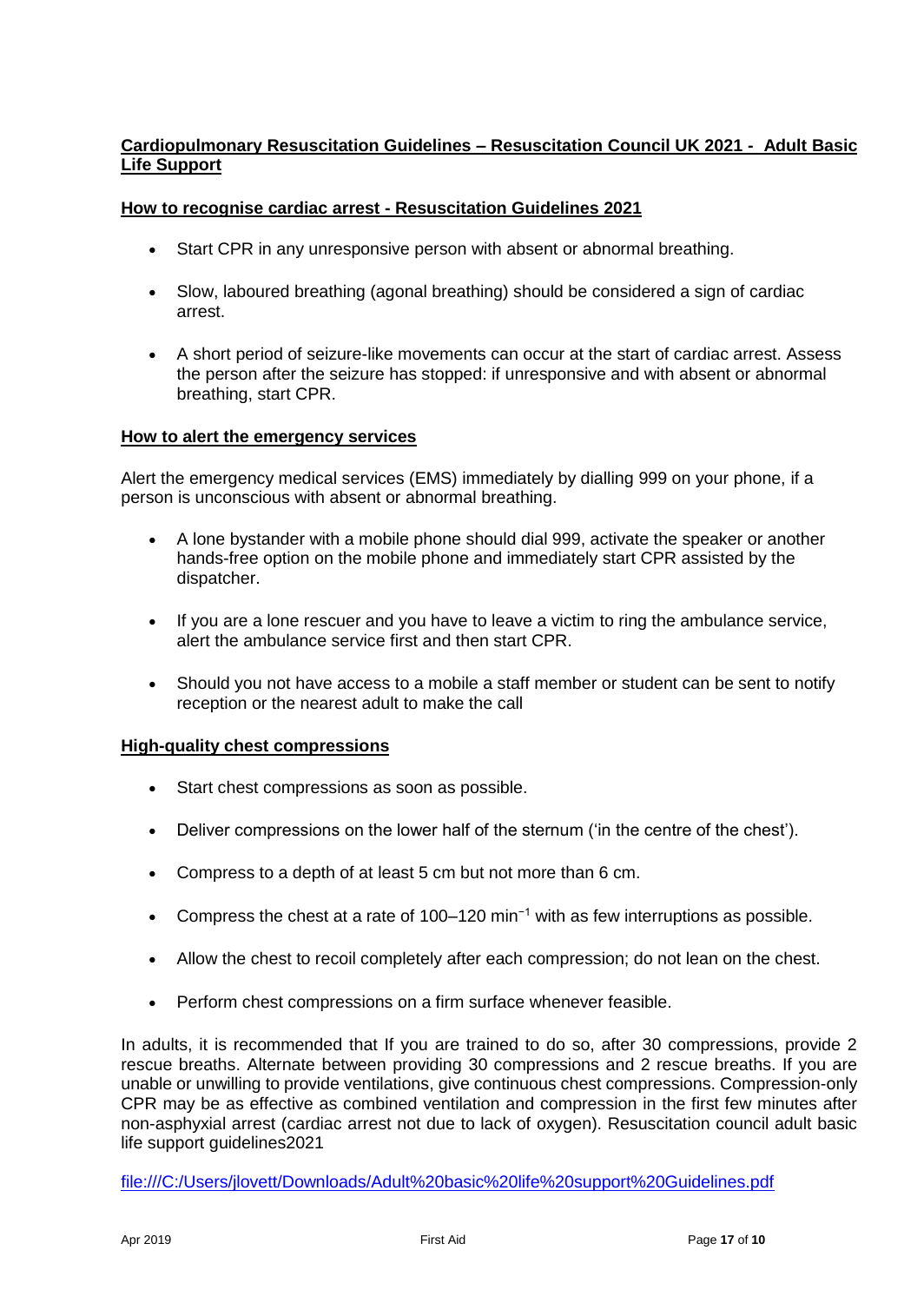# **Cardiopulmonary Resuscitation Guidelines – Resuscitation Council UK 2021 - Paediatric Basic Life Support**

# **Those with a duty to respond to paediatric emergencies (usually healthcare professional teams) should use the following sequence:**

- Ensure the safety of rescuer and child.
- Check the child's responsiveness:
- Gently stimulate the child and ask loudly, 'Are you alright?'

# **If the child responds by answering or moving:**

- Leave the child in the position in which you find them (provided they are not in further danger).
- Check their condition and get help if needed.
- Reassess the child regularly.

#### **If the child does not respond:**

- Shout for help.
- In cases where there is more than one rescuer, a second rescuer should call 999 (outside hospital) to summon emergency medical services (EMS) or call 2222 if in an NHS hospital to summon the clinical emergency team immediately. If calling 999 preferably use the speaker function of a mobile phone.
- Turn the child onto their back and open the airway using head tilt and chin lift:
	- o Place your hand on their forehead and gently tilt their head back.
	- $\circ$  With your fingertip(s) under the point of the child's chin, lift the chin. Do not push on the soft tissues under the chin as this may block the airway.
	- $\circ$  If you still have difficulty in opening the airway, try the jaw thrust method: place the first two fingers of each hand behind each side of the child's mandible (jawbone) and push the jaw forward (towards you).
	- $\circ$  Have a low threshold for suspecting injury to the neck. If you suspect this, try to open the airway using jaw thrust alone. If this is unsuccessful, add head tilt gradually until the airway is open. Establishing an open airway takes priority over concerns about the cervical spine.
- Keeping the airway open, look, listen, and feel for abnormal/absent breathing by putting your face close to the child's face and looking along the chest whilst simultaneously looking for signs of life.
- Look for chest movements: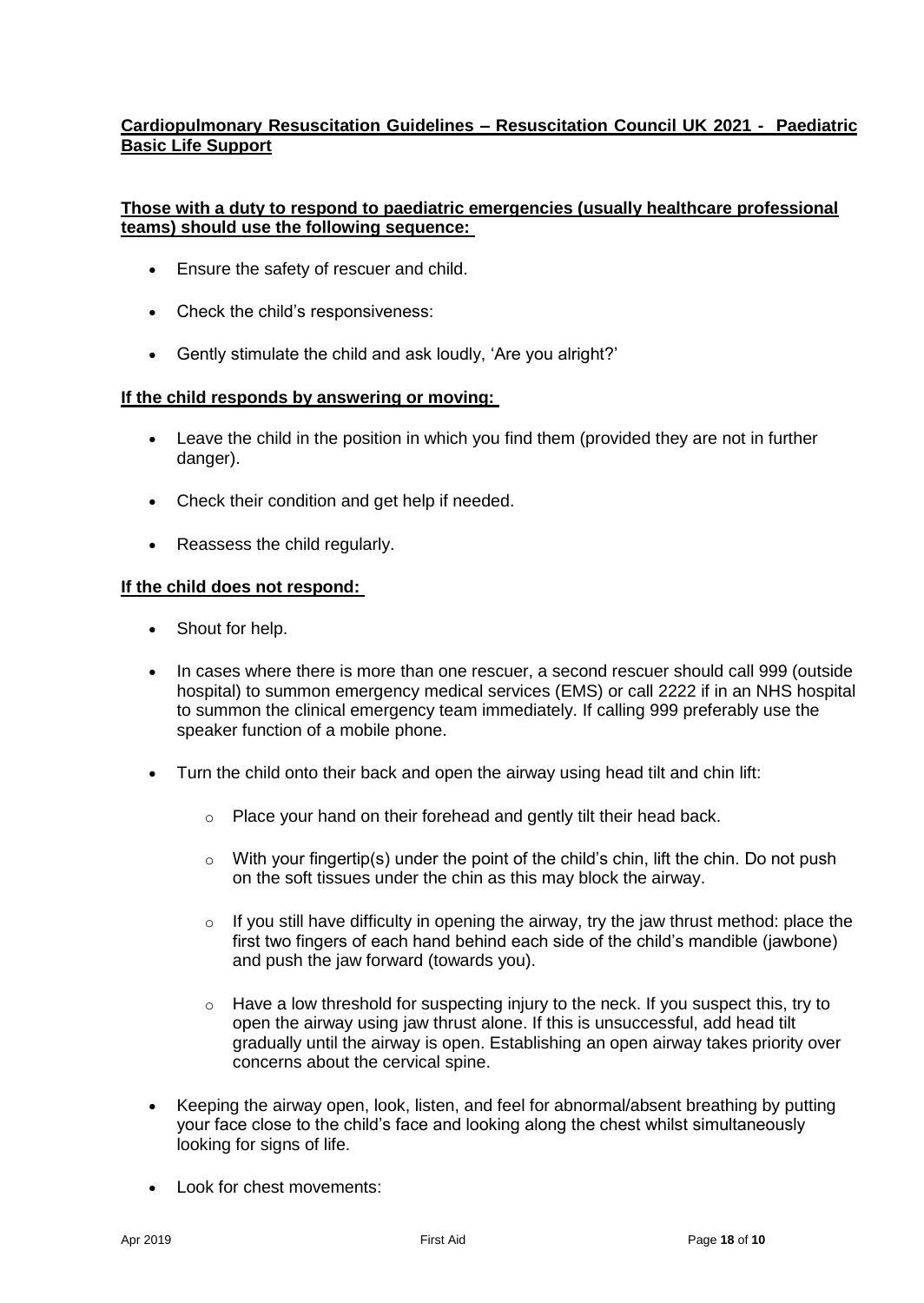- $\circ$  Listen at the child's nose and mouth for breath sounds.
- o Feel for air movement on your cheek.
- $\circ$  In the first few minutes after cardiac arrest a child may be taking infrequent, noisy gasps. Do not confuse this with normal breathing.
- $\circ$  Look, listen, and feel for no more than 10 seconds before deciding if you have any doubts whether breathing is normal, act as if it is not normal.
- $\circ$  Simultaneously look for signs of life (these include any movement, coughing, or normal breathing).

(Note: Studies have shown how unreliable feeling for a pulse is in determining presence or absence of a circulation even for trained paediatric healthcare workers, hence the importance of the need to look for signs of life. However, if a healthcare worker wishes to also check for a pulse this should be done simultaneously with the breathing assessment).

#### **If the child IS breathing normally:**

- Consider turning the child onto their side into the recovery position (see below) or maintain an open airway with head tilt – chin lift or jaw thrust.
- Send or go for help call the relevant emergency number on your mobile phone where possible. Only leave the child if no other way of obtaining help is possible.
- Check for continued normal breathing.

#### **If the child's breathing is abnormal or absent**

- Give 5 initial rescue breaths.
	- o Although rescue breaths are described here, it is common in healthcare environments to have access to bag-mask devices and providers trained in their use should use them as soon as they are available. In larger children when BMV is not available, competent providers can also use a pocket mask for rescue breaths.
	- o While performing the rescue breaths, note any gag or cough response to your action. These responses, or their absence, will form part of your ongoing assessment of 'signs of life'
- Rescue breaths for an infant:
	- $\circ$  Ensure a neutral position of the head (as an infant's head is usually flexed when supine, this may require some gentle extension) and apply chin lift.
	- $\circ$  Take a breath and cover the mouth and nose of the infant with your mouth, making sure you have a good seal.
	- $\circ$  If the nose and mouth cannot both be covered in the older infant, the rescuer may attempt to seal only the infant's nose or mouth with their mouth (if the nose is used, close the lips to prevent air escape).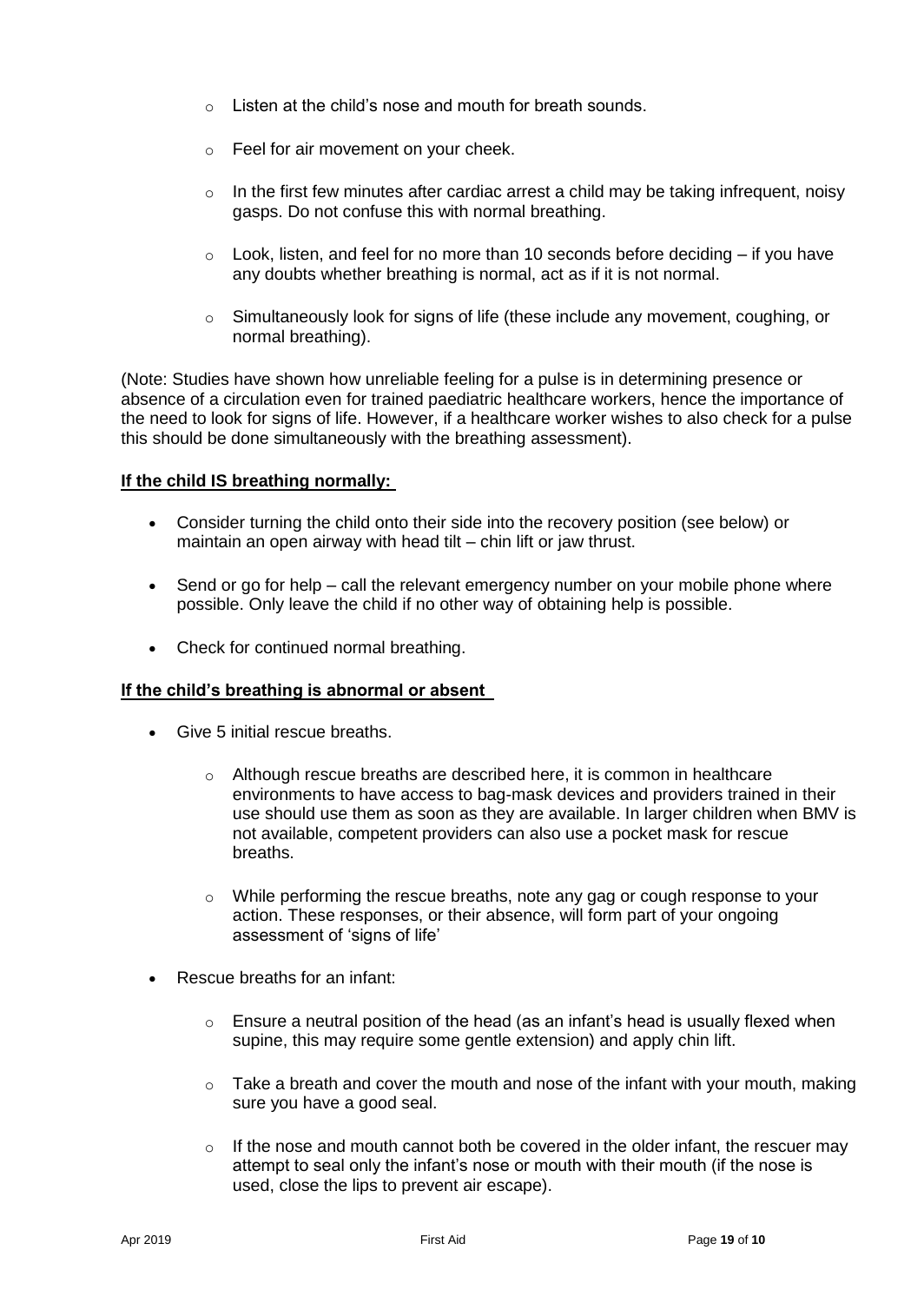- o Blow steadily into the infant's mouth and nose over 1 second sufficient to make the chest rise visibly. This is the same time period as in adult practice.
- $\circ$  Maintain head position and chin lift, take your mouth away, and watch for their chest to fall as air comes out.
- o Take another breath and repeat this sequence four more times.
- Rescue breaths for a child over 1 year:
	- o Ensure head tilt and chin lift; extending the head into 'sniffing' position.
	- $\circ$  Pinch the soft part of the nose closed with the index finger and thumb of your hand on their forehead.
	- $\circ$  Open the mouth a little but maintain the chin lift.
	- $\circ$  Take a breath and place your lips around the mouth, making sure that you have a good seal.
	- o Blow steadily into their mouth over 1 second sufficient to make the chest rise visibly.
	- $\circ$  Maintaining head tilt and chin lift, take your mouth away and watch for the chest to fall as air comes out.
	- o Take another breath and repeat this sequence four more times.
	- $\circ$  Identify effectiveness by seeing that the child's chest has risen and fallen in a similar fashion to the movement produced by a normal breath.

For both infants and children, if you have difficulty achieving an effective breath, the airway may be obstructed:

- Open the child's mouth and remove any visible obstruction. Do not perform a blind finger sweep.
- Ensure that there is adequate head tilt and chin lift but also that the neck is not over extended; try repositioning the head to open the airway.
- If head tilt and chin lift has not opened the airway, try the jaw thrust method.
- Make up to 5 attempts to achieve effective breaths. If still unsuccessful, move on to chest compressions.

Note:

1. If there is only one rescuer, with a mobile phone, they should call for help (and activate the speaker function) immediately after the initial rescue breaths. Proceed to the next step while waiting for an answer. If no phone is readily available perform one minute of CPR before leaving the child.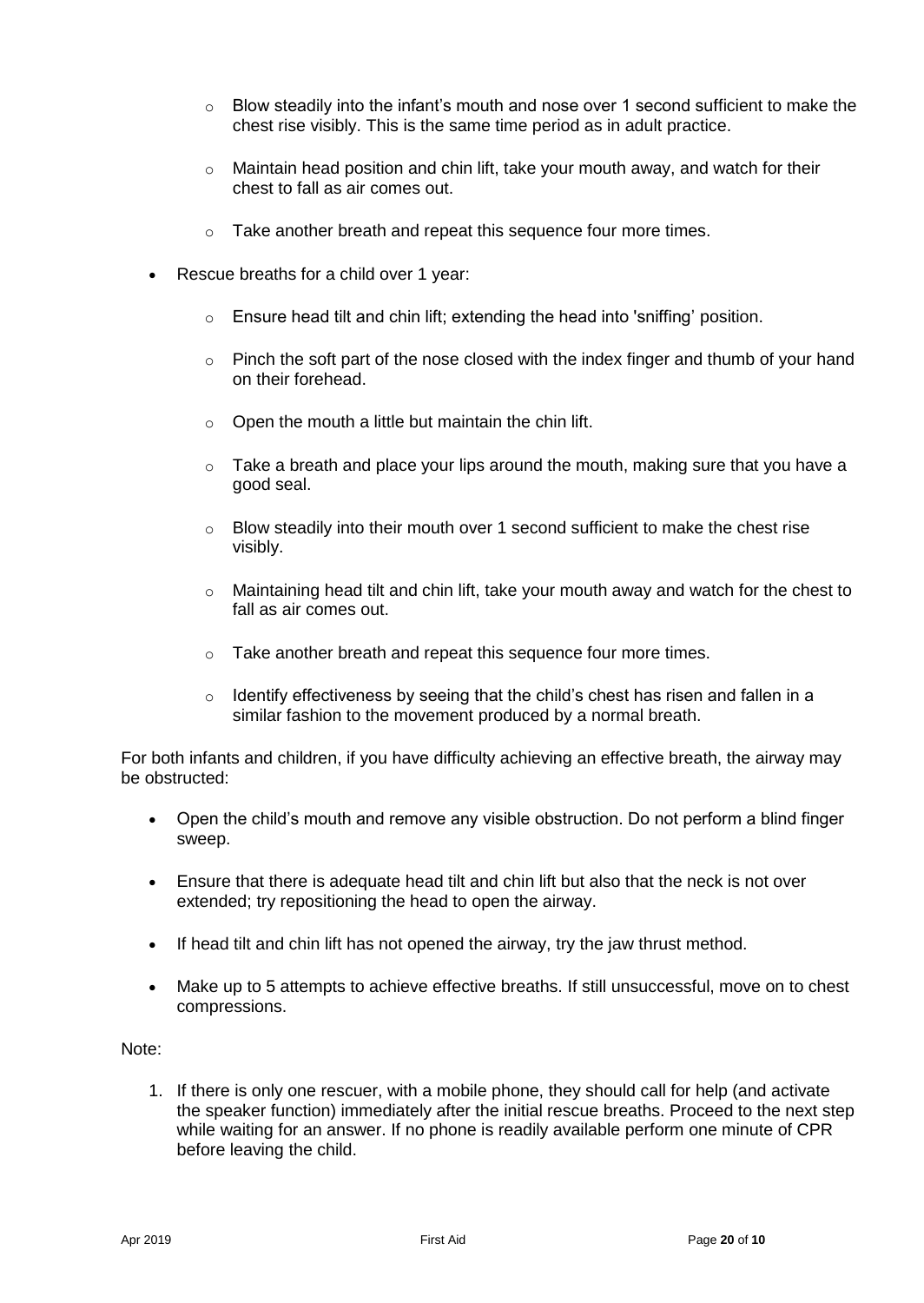2. In cases where paediatric BLS providers are unable or unwilling to start with ventilations, they should proceed with compressions and add ventilations into the sequence when able (another provider, equipment available).

Following the rescue breaths, if you are confident that you can detect signs of life:

- Continue rescue breathing, if necessary, until the child starts breathing effectively on their own.
- Unconscious children and infants who are not in cardiac arrest and clearly have normal breathing, can have their airway kept open by either continued head tilt - chin lift or jaw thrust or, when there is a perceived risk of vomiting, by positioning the unconscious child in a recovery position.
- Re-assess the child frequently.

Following the rescue breaths, if there are no signs of life or if you are unsure:

- Start good quality chest compressions.
	- $\circ$  Rate: 100-120 min<sup>-1</sup> for both infants and children.
	- $\circ$  Depth: depress the lower half of the sternum by at least one third of the anterior– posterior dimension of the chest (which is approximately 4 cm for an infant and 5 cm for a child).
	- $\circ$  Compressions should never be deeper than the adult 6 cm limit (approx. an adult thumb's length).
	- $\circ$  Release all pressure on the chest between compressions to allow for complete chest recoil and avoid leaning on the chest at the end of a compression.
	- $\circ$  Allow adequate time for chest recoil to occur (approximately 50% of the whole cycle should be the relaxation phase, i.e., from the start of one compression to the next).
	- $\circ$  Chest compression pauses should be minimised so that 80% or more of the CPR cycle is comprised of chest compressions.
- For all children, compress the lower half of the sternum:
	- $\circ$  To avoid compressing the upper abdomen, locate the xiphisternum by finding the angle where the lowest ribs join the sternum (breastbone).
	- o Compress the sternum one finger's breadth above this.
	- $\circ$  After each compression, release the pressure completely then repeat at a rate of 100–120 min-1 .
	- o Allow the chest to return to its resting position before starting the next compression.
	- $\circ$  After 15 compressions, tilt the head, lift the chin, and give rescue breaths.